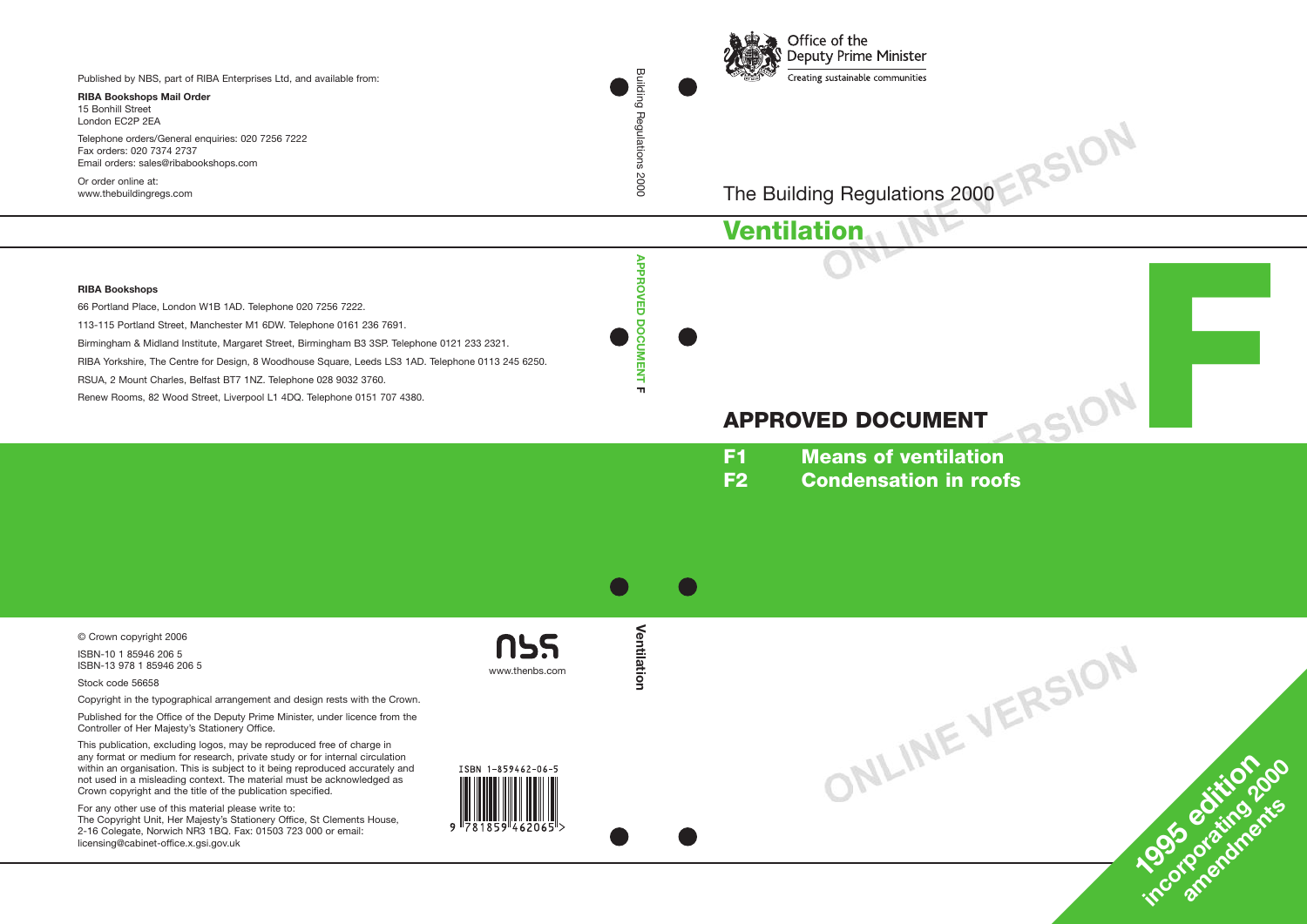# **Contents**

|                                                                                       | <b>PAGE</b>                      |                      |                                                    |
|---------------------------------------------------------------------------------------|----------------------------------|----------------------|----------------------------------------------------|
| Use of guidance                                                                       | $\overline{c}$<br>$\overline{c}$ |                      | Section 2: Roofs with a<br>than 15° and those wher |
| The Approved Documents                                                                |                                  |                      | follows the pitch of the r                         |
| Limitation on requirements                                                            |                                  |                      | <b>Standards referred to</b>                       |
| Materials and workmanship                                                             |                                  |                      | <b>Other publications referi</b>                   |
| The Workplace (Health, Safety and Welfare)<br>Regulations 1992                        | 3                                |                      | <b>DIAGRAMS</b>                                    |
| <b>F1 Means of ventilation</b>                                                        |                                  | F <sub>1</sub>       |                                                    |
| - The Requirement                                                                     | 5                                | 1.                   | Provisions for back                                |
| Guidance<br>Performance                                                               | 6                                | 2.                   | Two rooms treated                                  |
|                                                                                       | 6                                |                      | for ventilation purp                               |
| Definitions                                                                           | 6                                | 3.                   | A habitable room v<br>an adjoining space           |
| <b>Section 1: Domestic buildings</b>                                                  | 7                                | 4.                   | Provisions for back                                |
| Introduction to provisions                                                            | 7                                | 5.                   | Space for access                                   |
| Ventilation of non-habitable rooms not<br>containing openable windows                 | 9                                | F <sub>2</sub>       |                                                    |
| Ventilation of habitable rooms through                                                |                                  | 6.                   | Ventilating roof void                              |
| other rooms and spaces                                                                | 9                                | 7.                   | Ventilating roof void                              |
| Interaction of mechanical extract ventilation<br>and open-flued combustion appliances | 10                               | <b>TABLES</b>        |                                                    |
| Alternative approaches                                                                | 10                               | F <sub>1</sub>       |                                                    |
| <b>Section 2: Non-domestic buildings</b>                                              |                                  | $\ddot{\phantom{1}}$ | Ventilation of room:<br>openable windows           |
| Introduction to provisions                                                            | 11                               |                      | on an external wall)                               |
| Mechanical ventilation of rooms                                                       | 12                               | 2.                   | Ventilation of room:<br>openable windows           |
| Ventilation of common spaces in<br>non-domestic buildings                             | 12                               |                      | on an external wall                                |
| Alternative approaches                                                                | 12                               |                      |                                                    |
| Ventilation of specialist activities                                                  | 13                               |                      |                                                    |
| Ventilation of car parks                                                              | 13                               |                      |                                                    |
| Design of mechanical ventilation/<br>air-conditioning plant                           | 13                               |                      |                                                    |
| Alternative approaches                                                                | 14                               |                      |                                                    |
| Access for maintenance                                                                | 14                               |                      |                                                    |
| Commissioning                                                                         | 14                               |                      |                                                    |
| <b>F2 Condensation in roofs</b><br>- The Requirement                                  | 15                               |                      | ERSION                                             |
| <b>Guidance</b>                                                                       | 15                               |                      |                                                    |
| Performance                                                                           | 15                               |                      |                                                    |
| Introduction to provisions                                                            | 15                               |                      |                                                    |
| Section 1: Roofs with a pitch of 15° or<br>more (pitched roofs)                       | 16                               |                      |                                                    |

|                |                                                                                                                | PAGE |
|----------------|----------------------------------------------------------------------------------------------------------------|------|
|                | Section 2: Roofs with a pitch of less<br>than 15° and those where the ceiling<br>follows the pitch of the roof | 17   |
|                | <b>Standards referred to</b>                                                                                   | 18   |
|                | Other publications referred to                                                                                 | 19   |
|                | <b>DIAGRAMS</b>                                                                                                |      |
| F1             |                                                                                                                |      |
| 1.             | Provisions for background ventilation                                                                          | 8    |
| 2.             | Two rooms treated as a single room<br>for ventilation purposes                                                 | 9    |
| 3.             | A habitable room ventilated through<br>an adjoining space                                                      | 9    |
| 4.             | Provisions for background ventilation                                                                          | 12   |
| 5.             | Space for access                                                                                               | 14   |
| F <sub>2</sub> |                                                                                                                |      |
| 6.             | Ventilating roof voids                                                                                         | 16   |
| 7.             | Ventilating roof voids                                                                                         | 17   |
| <b>TARI FS</b> |                                                                                                                |      |

#### **TABLES**

|               | Ventilation of rooms containing<br>openable windows (i.e. located<br>on an external wall) |    |
|---------------|-------------------------------------------------------------------------------------------|----|
| $\mathcal{P}$ | Ventilation of rooms containing<br>openable windows (i.e. located<br>on an external wall) | 11 |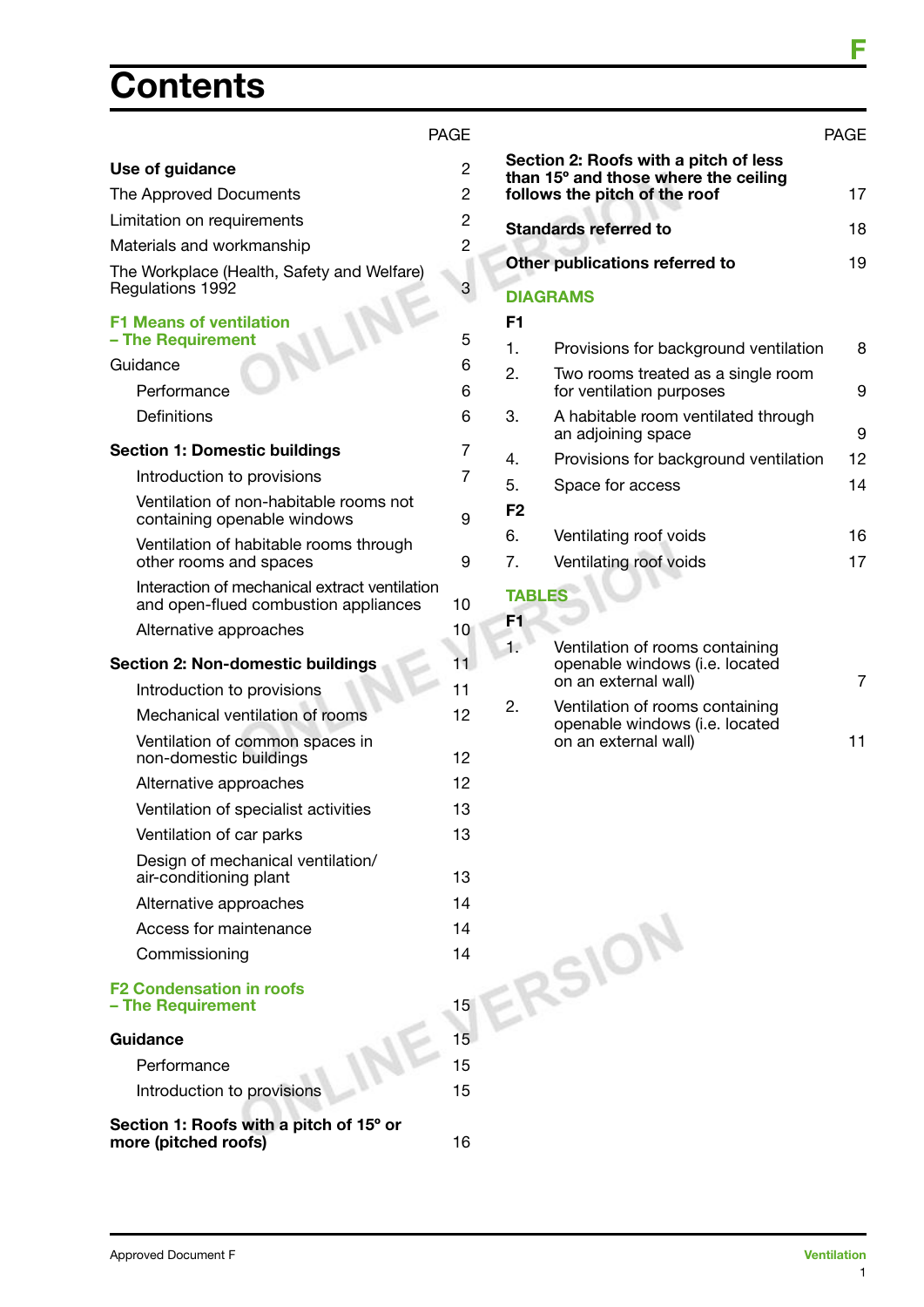# **F Use of guidance**

# **THE APPROVED DOCUMENTS**

The Building Regulations 2000 (SI 2000/2531), which came into operation on 1 January 2001, replace the Building Regulations 1991 (SI 1991/2768) and consolidate all subsequent revisions to those regulations. This document is one of a series that has been approved and issued by the Secretary of State for the purpose of providing practical guidance with respect to the requirements of Schedule 1 to and Regulation 7 of the Building Regulations 2000 for England and Wales.

#### **At the back of this document is a list of all the documents that have been approved and issued by the Secretary of State for this purpose.**

Approved Documents are intended to provide guidance for some of the more common building situations. However, there may well be alternative ways of achieving compliance with the requirements. **Thus there is no obligation to adopt any particular solution contained in an Approved Document if you prefer to meet the relevant requirement in some other way.**

#### **Other requirements**

The guidance contained in an Approved Document relates only to the particular requirements of the Regulations which the document addresses. The building work will also have to comply with the requirements of any other relevant paragraphs in Schedule 1 to the Regulations.

There are Approved Documents which give guidance on each of the parts of Schedule 1 and on Regulation 7.

# **LIMITATION ON REQUIREMENTS**

In accordance with Regulation 8, the requirements in Parts A to K and N of Schedule 1 to the Building Regulations do not require anything to be done except for the purpose of securing reasonable standards of health and safety for persons in or about buildings (and any others who may be affected by buildings or matters connected with buildings).

# **MATERIALS AND WORKMANSHIP**

Any building work which is subject to the requirements imposed by Schedule 1 to the Building Regulations should, in accordance with Regulation 7, be carried out with proper materials and in a workmanlike manner.

You may show that you have complied with Regulation 7 in a number of ways. These include the appropriate use of a product bearing CE marking in accordance with the [Construction](http://www.theBuildingRegs.com/RefDocs/CIS/Lookup.asp?AccessionNo=261105REG)  [Products Directive](http://www.theBuildingRegs.com/RefDocs/CIS/Lookup.asp?AccessionNo=261105REG) (89/106/EEC)<sup>1</sup> as amended by the CE Marking Directive  $(93/68/EEC)^2$ , or a product complying with an appropriate technical

specification (as defined in those Directives), a British Standard, or an alternative national technical specification of any state which is a contracting party to the European Economic Area which, in use, is equivalent, or a product covered by a national or European certificate issued by a European Technical Approval issuing body, and the conditions of use are in accordance with the terms of the certificate. You will find further guidance in the Approved Document supporting Regulation 7 on materials and workmanship.

#### **Independent certification schemes**

There are many UK product certification schemes. Such schemes certify compliance with the requirements of a recognised document which is appropriate to the purpose for which the material is to be used. Materials which are not so certified may still conform to a relevant standard.

Many certification bodies which approve such schemes are accredited by UKAS.

#### **Technical specifications**

Building Regulations are made for specific purposes: health and safety, energy conservation and the welfare and convenience of disabled people. Standards and technical approvals are relevant guidance to the extent that they relate to these considerations. However, they may also address other aspects of performance such as serviceability, or aspects which although they relate to health and safety are not covered by the Regulations.

When an Approved Document makes reference to a named standard, the relevant version of the standard is the one listed at the end of the publication. However, if this version has been revised or updated by the issuing standards body, the new version may be used as a source of guidance provided it continues to address the relevant requirements of the Regulations.

The appropriate use of a product which complies with a European Technical Approval as defined in the Construction Products Directive will meet the relevant requirements.

The Department intends to issue periodic amendments to its Approved Documents to reflect emerging harmonised European Standards. Where a national standard is to be replaced by a harmonised European Standard, there will be a co-existence period during which either standard may be referred to. At the end of the co-existence period the national standard will be withdrawn.

<sup>1</sup> As implemented by the Construction Products Regulations 1991 (SI 1991/1620).

<sup>2</sup> As implemented by the Construction Products (Amendment) Regulations 1994 (SI 1994/3051).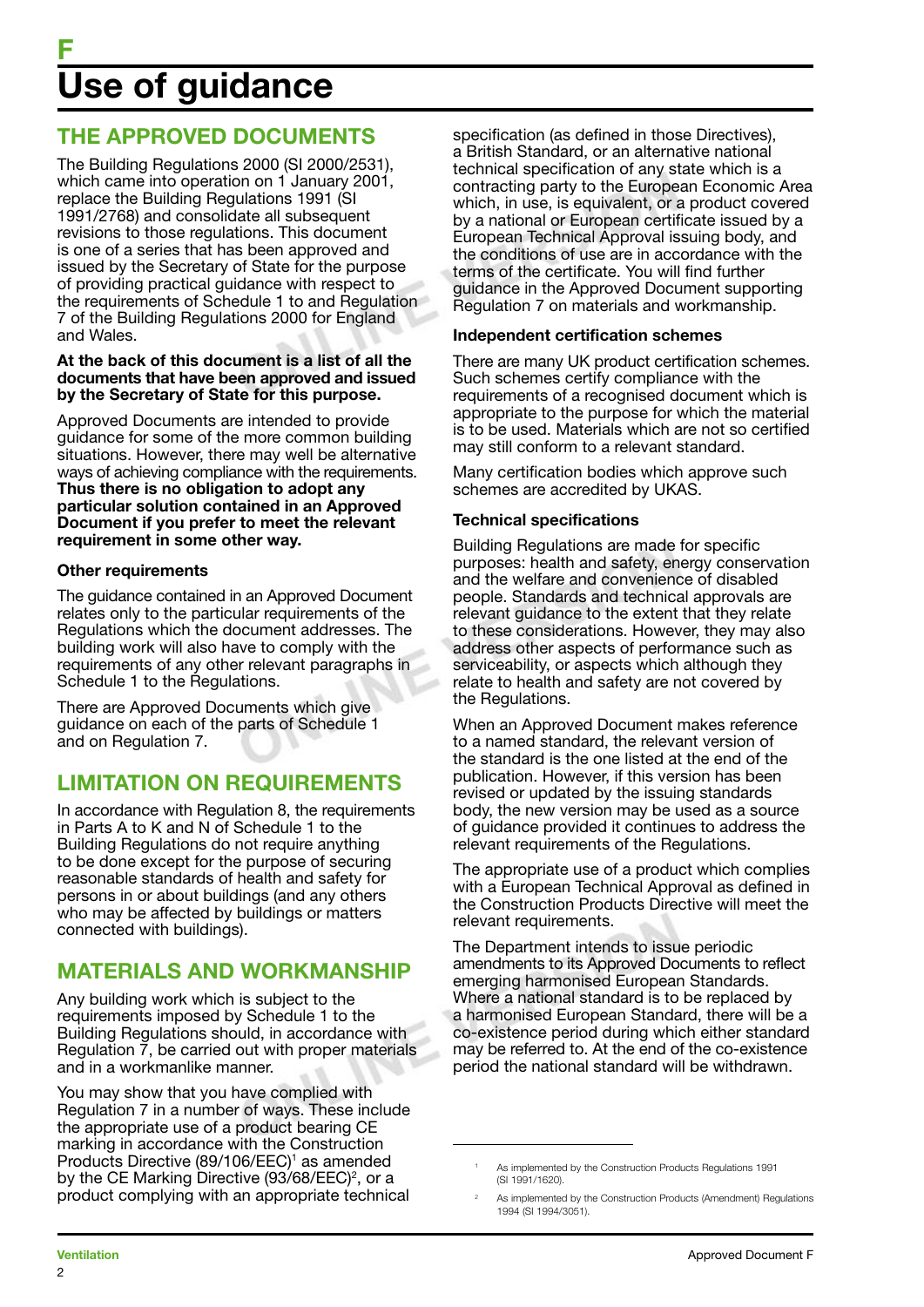## **The Workplace (Health, Safety and Welfare) Regulations 1992**

The Workplace (Health, Safety and Welfare) Regulations 1992 contain some requirements which affect building design. The main requirements are now covered by the Building Regulations, but for further information see: *Workplace health, safety and welfare, The Workplace (Health, Safety and Welfare) Regulations 1992, Approved Code of Practice and Guidance*; The Health and Safety Commission, L24; Published by HMSO 1992; ISBN 0 11886 333 9.

The Workplace (Health, Safety and Welfare) Regulations 1992 apply to the common parts of flats and similar buildings if people such as cleaners and caretakers are employed to work in these common parts. Where the requirements of the Building Regulations that are covered by this Part do not apply to dwellings, the provisions may still be required in the situations described above in order to satisfy the Workplace Regulations.

ONLINE VERSION

ONLINE VERSION

ERSION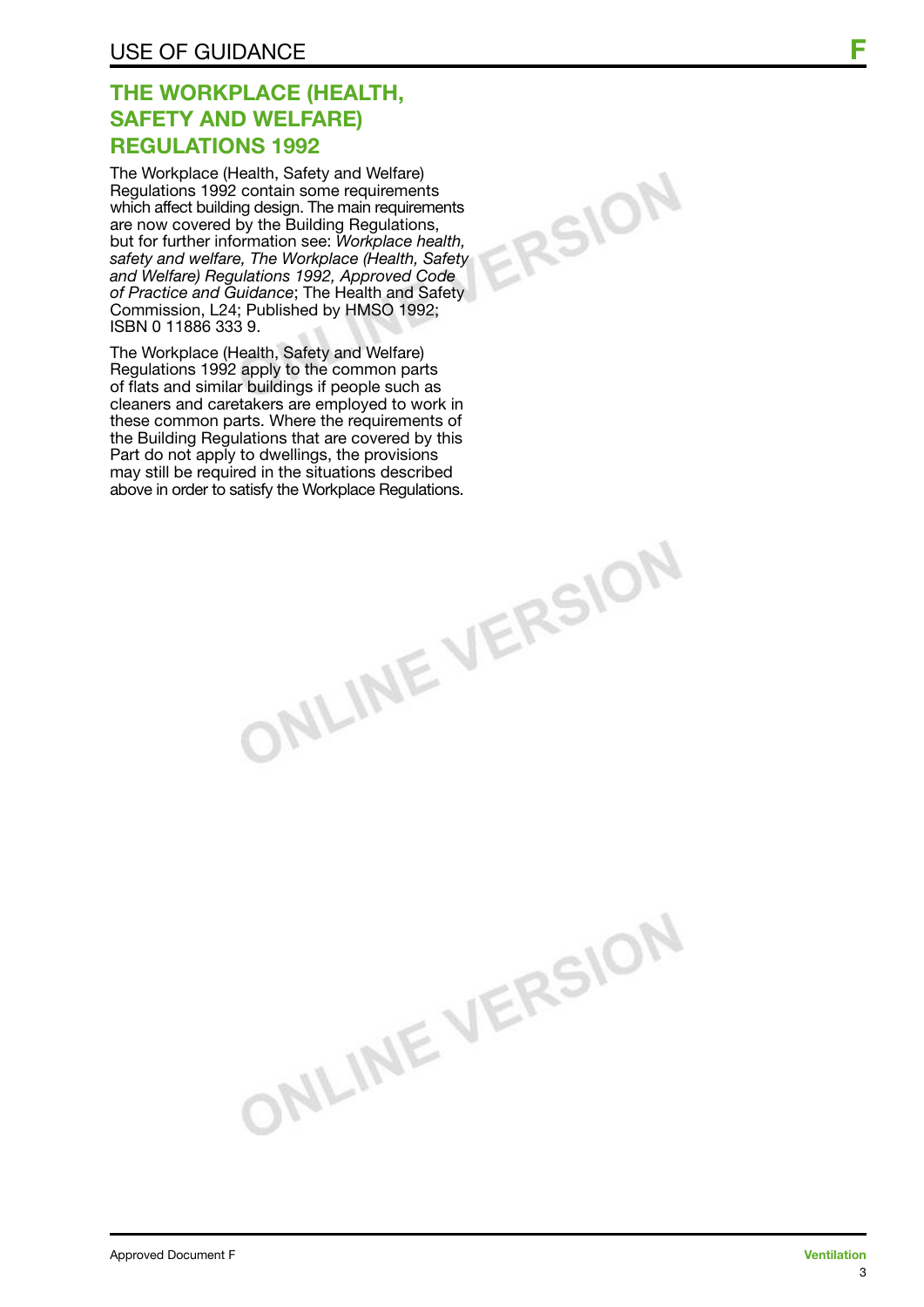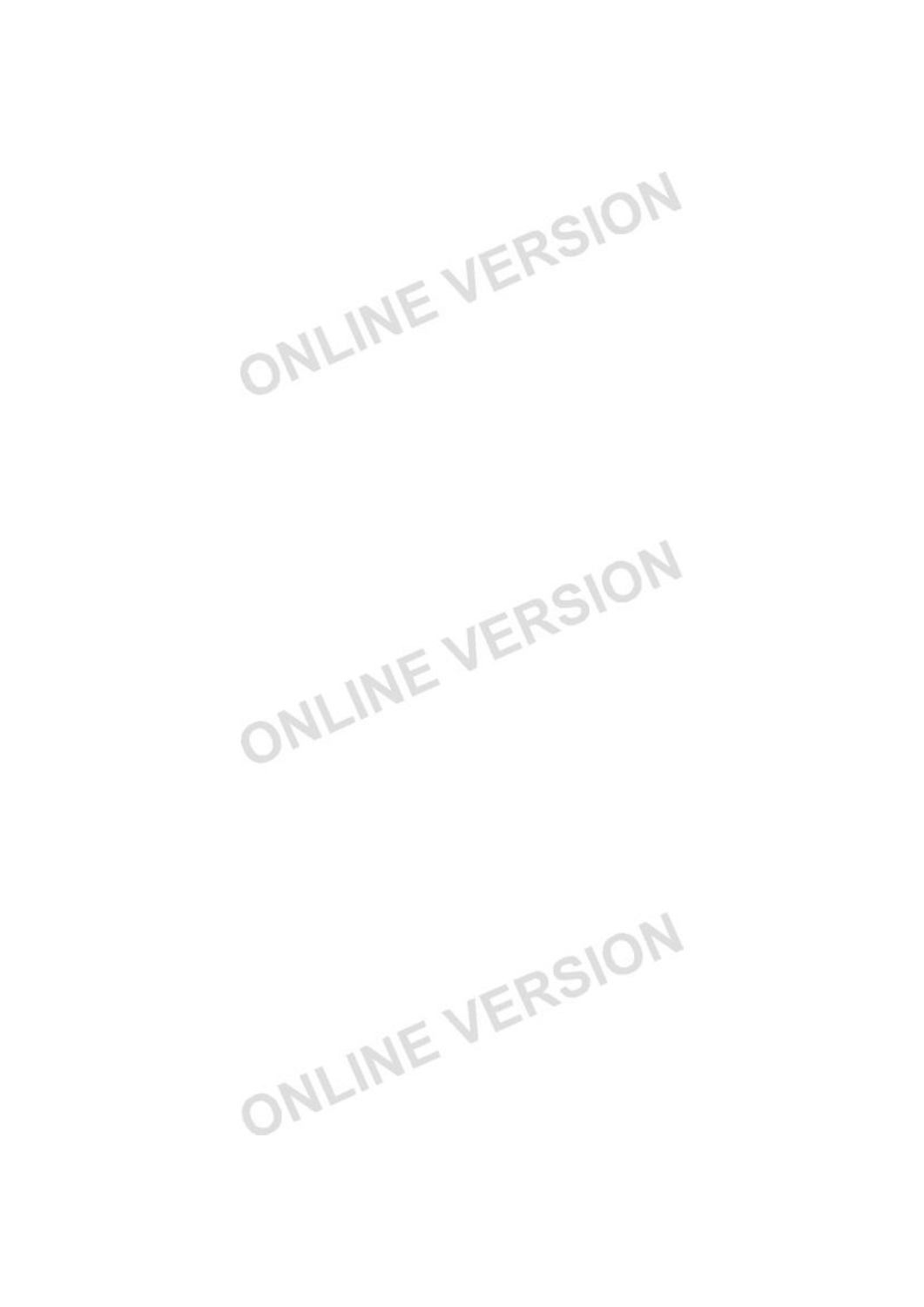# **The Requirement**

This Approved Document deals with the following Requirement from Part F of Schedule 1 to the Building Regulations 2000.

| Limits on application                                                      |  |
|----------------------------------------------------------------------------|--|
|                                                                            |  |
| Requirement F1 does not apply to a building or space within<br>a building: |  |
| (a) into which people do not normally go; or                               |  |
| (b) which is used solely for storage; or                                   |  |
| (c) which is a garage used solely in connection with a single<br>dwelling. |  |
|                                                                            |  |

ERSION

Reference should be made to: Approved Document B for guidance on the design of mechanical ventilation and air-conditioning systems for the purpose of fire safety; and Approved Document J in relation to the provision for combustion air to appliances.

#### **Note: attention is drawn to the** *[Workplace](http://www.theBuildingRegs.com/RefDocs/CIS/Lookup.asp?AccessionNo=70459REG)  [\(Health, Safety and Welfare\) Regulations 1992.](http://www.theBuildingRegs.com/RefDocs/CIS/Lookup.asp?AccessionNo=70459REG)*

The provisions in this Approved Document would, in accordance with Section 23(3) of the [Health](http://www.theBuildingRegs.com/RefDocs/CIS/Lookup.asp?AccessionNo=10533REG)  [and Safety at Work, etc. Act 1974](http://www.theBuildingRegs.com/RefDocs/CIS/Lookup.asp?AccessionNo=10533REG), if followed, prevent the service of an improvement notice with regard to the requirements for ventilation in Regulation 6(1) of the Workplace (Health, Safety and Welfare) Regulations 1992.

ONLINE VERSION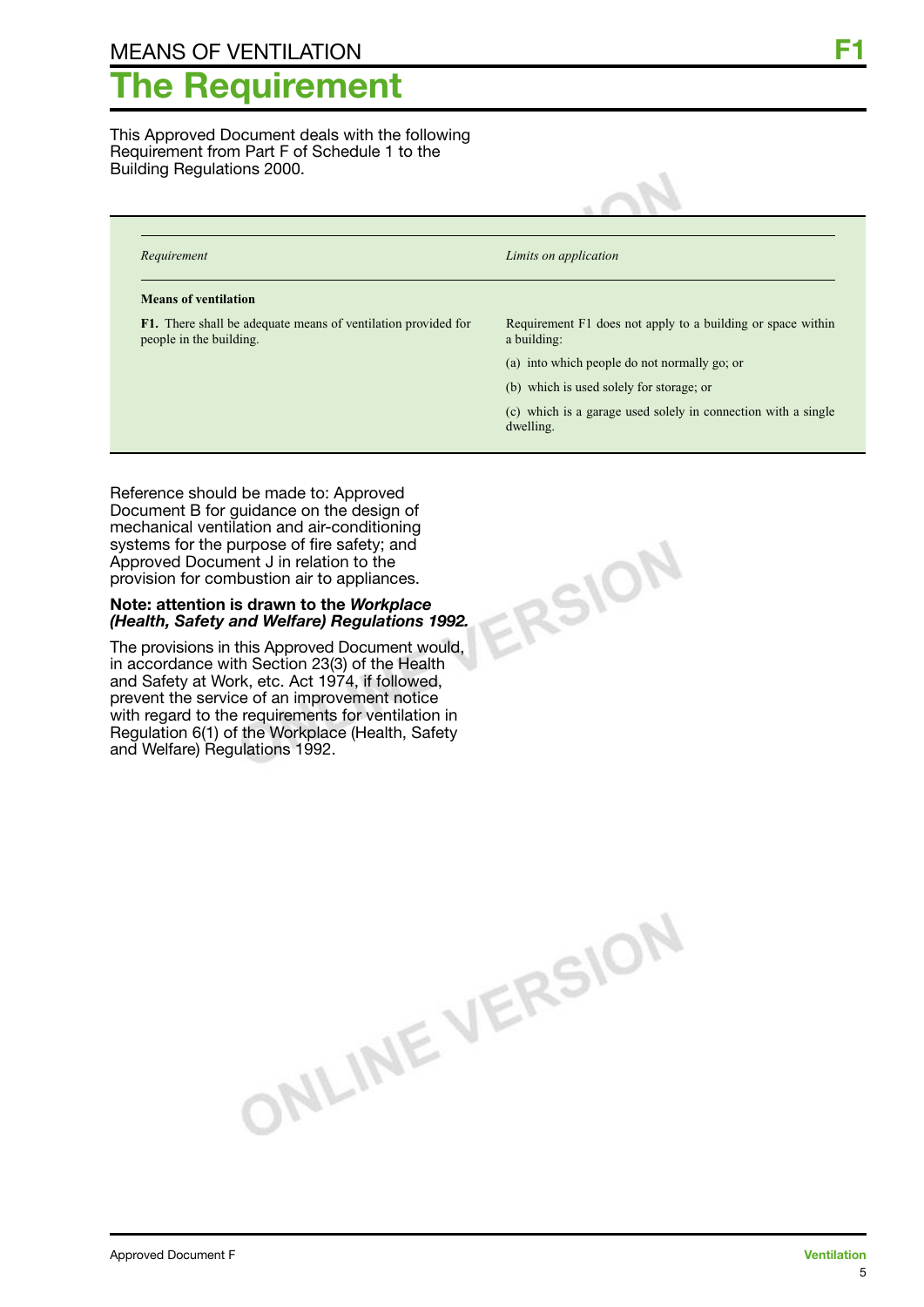# **Guidance F1**

# **Performance**

In the Secretary of State's view the requirement of F1 will be met if ventilation is provided which under normal conditions is capable (if used) of restricting the accumulation of such moisture (which could lead to mould growth) and pollutants originating within a building as would otherwise become a hazard to the health of the people in the building.

This could be achieved by the provision of ventilation to:

- a. extract, before it is generally widespread, water vapour from areas where it is produced in significant quantities (e.g. kitchens, utility rooms and bathrooms);
- b. extract, before they are generally widespread, pollutants which are a hazard to health, from areas where they are produced in significant quantities (e.g. rooms containing processes which generate harmful contaminants and rest rooms where smoking is permitted);
- c. rapidly dilute, when necessary, pollutants and water vapour produced in habitable rooms, occupiable rooms and sanitary accommodation;
- d. make available over long periods a minimum supply of fresh air for occupants and to disperse, where necessary, residual water vapour. Such ventilation should not significantly affect comfort and, where necessary, should be reasonably secure and provide protection against rain penetration.

#### AND

- e. mechanical ventilation or air-conditioning systems proposed for non-domestic buildings would satisfy the requirement if they provided, as necessary, the ventilation as set out in (a) to (d) above and are:
- f. designed, installed and commissioned to perform in a way which is not detrimental to the health of the people in the building; and
- g. designed to facilitate necessary maintenance for the purpose of (e) and (f) above.

# **Definitions**

**0.1** A **ventilation opening** can include any means of ventilation (whether it is permanent or closable) which opens directly to external air, such as the openable parts of a window, a louvre, airbrick, progressively openable ventilator or window trickle ventilator. It also includes any door which opens directly to external air.

**0.2 Habitable room** means a room used for dwelling purposes but which is not solely a kitchen.

**0.3 Bathroom** means a room containing a bath or a shower, and can include sanitary accommodation.

**0.5 Utility room** means a room designed to or likely to be used to contain clothes washing and similar equipment such as a sink, washing machine, tumble dryer or other feature or equipment which may reasonably be expected to produce water vapour in significant quantities.

**0.6 Occupiable room** means a room in a nondomestic building occupied by people such as an office, workroom, classroom, hotel bedroom, etc. but not a bathroom, sanitary accommodation, utility room or rooms or spaces used solely or principally for circulation, building services plant and storage purposes.

**0.7 Domestic buildings** mean those buildings used for dwelling purposes including dwelling houses, flats, student accommodation and residential homes.

**0.8 Non-domestic buildings** mean all other buildings, including buildings where people temporarily reside, such as hotels.

**0.9 Passive stack ventilation** (PSV) is a ventilation system using ducts from the ceiling of rooms to terminals on the roof, which operate by a combination of the natural stack effect, i.e. the movement of air due to the difference in temperature between inside and outside, and the effect of wind passing over the roof of the dwelling.

VERSION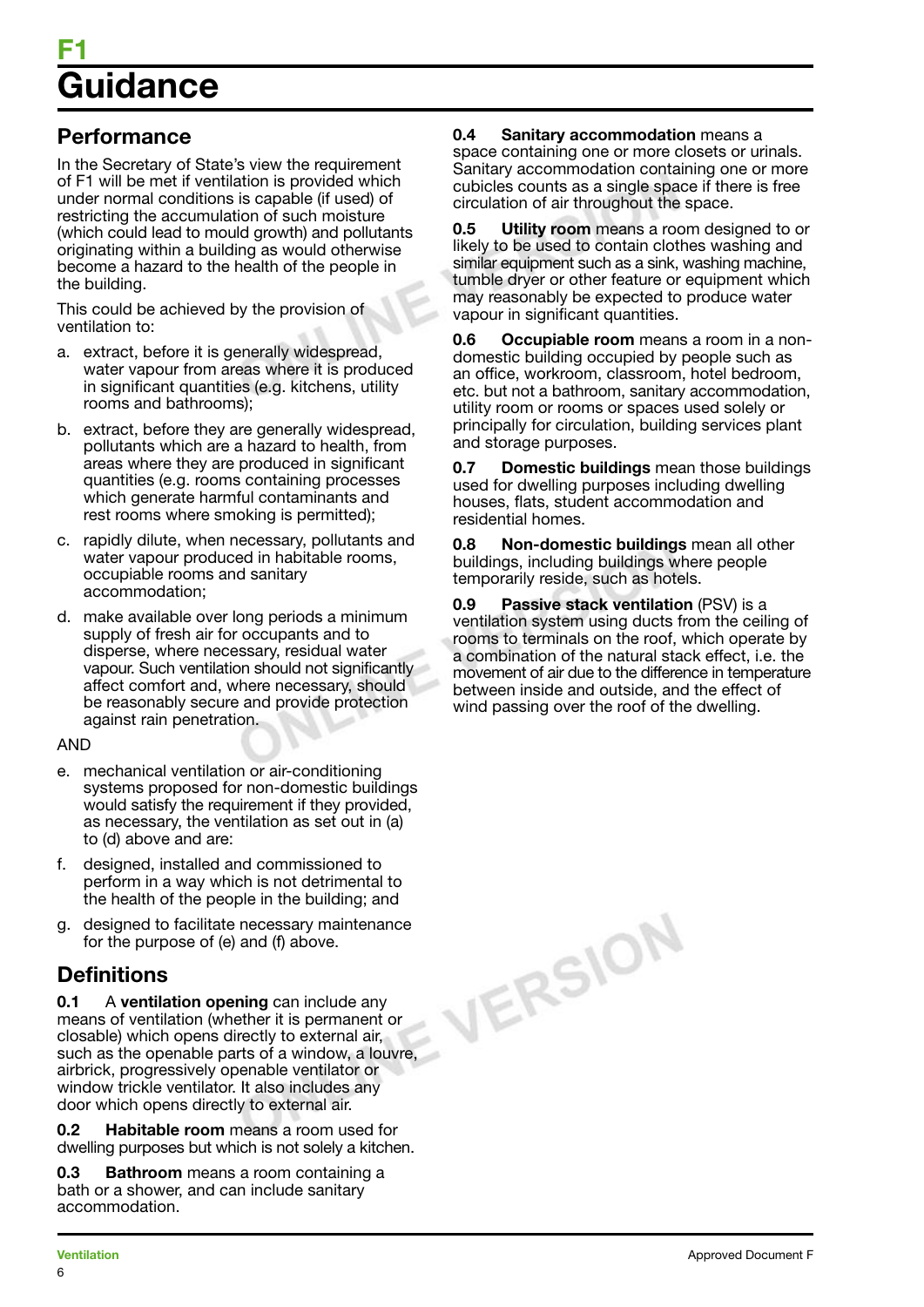# **Section 1: Domestic buildings**

### **Introduction to provisions**

**1.1** This Approved Document shows two main ways of complying with the requirement by:

- **a.** following the provisions set out in paragraphs 1.2 to 1.8; or
- **b.** alternative approaches set out in paragraph 1.9.

#### **General**

**1.2** The performance will be achieved if the following provisions are made in accordance with Table 1:

- **a.** for **rapid ventilation**, one or more ventilation openings with some part of the ventilation opening at high level (typically 1.75m above the floor level), e.g. an opening window; and
- **b.** for **background ventilation**, a ventilation opening (or openings), e.g. trickle ventilators, air bricks with a 'hit and miss' ventilator, or where appropriate, suitably designed opening windows (see Diagram 1). The ventilation opening(s) should be reasonably secure,

adjustable and located (typically 1.75m above the floor level) so as to avoid discomfort due to cold draughts and to prevent rain ingress; and

**F1**

#### **c.** for **extract ventilation**, either by:

- i. mechanical extract ventilation operated manually and/or automatically by sensor or controller; or
- ii. passive stack ventilation operated manually and/or automatically by sensor or controller (see note 2 to Table 1); or
- iii. an appropriate open-flued heating appliance (see note 3 to Table 1).

For extract ventilation with open-flued appliances the guidance in paragraph 1.8 should be followed.

**1.3** For kitchens, utility rooms, bathrooms and sanitary accommodation not containing openable windows, see paragraph 1.5.

**1.4** If the ventilation of a habitable room is through another room or space, see paragraphs 1.6 and 1.7.

#### Table 1 **Ventilation of rooms containing openable windows (i.e. located on an external wall)**

| Room $(6)$                                         | <b>Rapid ventilation</b><br>(e.g. opening windows)               | Background ventilation (1)<br>(see Diagram 1) | <b>Extract ventilation fan rates</b><br>or passive stack (PSV) (2)(3)             |
|----------------------------------------------------|------------------------------------------------------------------|-----------------------------------------------|-----------------------------------------------------------------------------------|
| Habitable room                                     | 1/20th of floor area                                             | 8000mm <sup>2</sup>                           |                                                                                   |
| Kitchen                                            | opening window<br>(no minimum size)                              | 4000mm <sup>2</sup>                           | 30 litres/second adjacent to<br>a hob or 60 litres/second<br>elsewhere (4) or PSV |
| Utility room (5)                                   | opening window<br>(no minimum size)                              | $4000$ mm <sup>2</sup>                        | 30 litres/second or PSV                                                           |
| Bathroom<br>(with or without WC)                   | opening window<br>(no minimum size)                              | 4000mm <sup>2</sup>                           | 15 litres/second or PSV                                                           |
| Sanitary accommodation<br>(separate from bathroom) | 1/20th of floor area or mechanical<br>extract at 6 litres/second | 4000mm <sup>2</sup>                           |                                                                                   |

**Notes:**

1. As an alternative approach to the provisions listed in Table 1, the overall provision for background ventilation for the dwelling should be equivalent to an average of 6000mm<sup>2</sup> per room for the rooms listed in Table 1, with a minimum provision of 4000mm<sup>2</sup> in each room.

- 2. Passive stack ventilation provided in accordance with BRE Information Paper [13/94](http://www.theBuildingRegs.com/RefDocs/CIS/Lookup.asp?AccessionNo=83994REG) or with appropriate third party certification, such as a BBA certificate, would be satisfactory.
- 3. Open-flued appliances take their combustion air from the room or space in which they are installed and so contribute to the extract ventilation when in operation. They can also be arranged to provide adequate extract ventilation when not firing. For instance no additional extract ventilation would be necessary to satisfy the requirement if: a. the solid fuel open-flued appliance is a primary source of heating, cooking or hot water production; or b. the open-flued appliance has a flue with a free area at least equivalent to a 125mm diameter duct and the appliance's combustion air inlet and dilution air inlet are permanently open, i.e. there is a path with no control dampers which could block the flow or the ventilation path can be left open when the appliance is not in use (see also paragraph 1.8).
- 4. Mechanical extract ventilation should be rated: a. not less than 30 litres/second, (i) when incorporated within a cooker hood or (ii) when located near the ceiling within 300mm of the centreline of the space for the hob and under humidistat control; or b. rated not less than 60 litres/second when located elsewhere.

5. For the purpose of the Building Regulations, provision for ventilation need not be made for a utility room which is accessible only from outside the building.

6. Where rooms serve a combined function as defined in Table 1, such as a kitchen-diner, the individual provisions for rapid, background and extract ventilation need not be duplicated provided that the greatest provision for the individual functions is made from Table 1.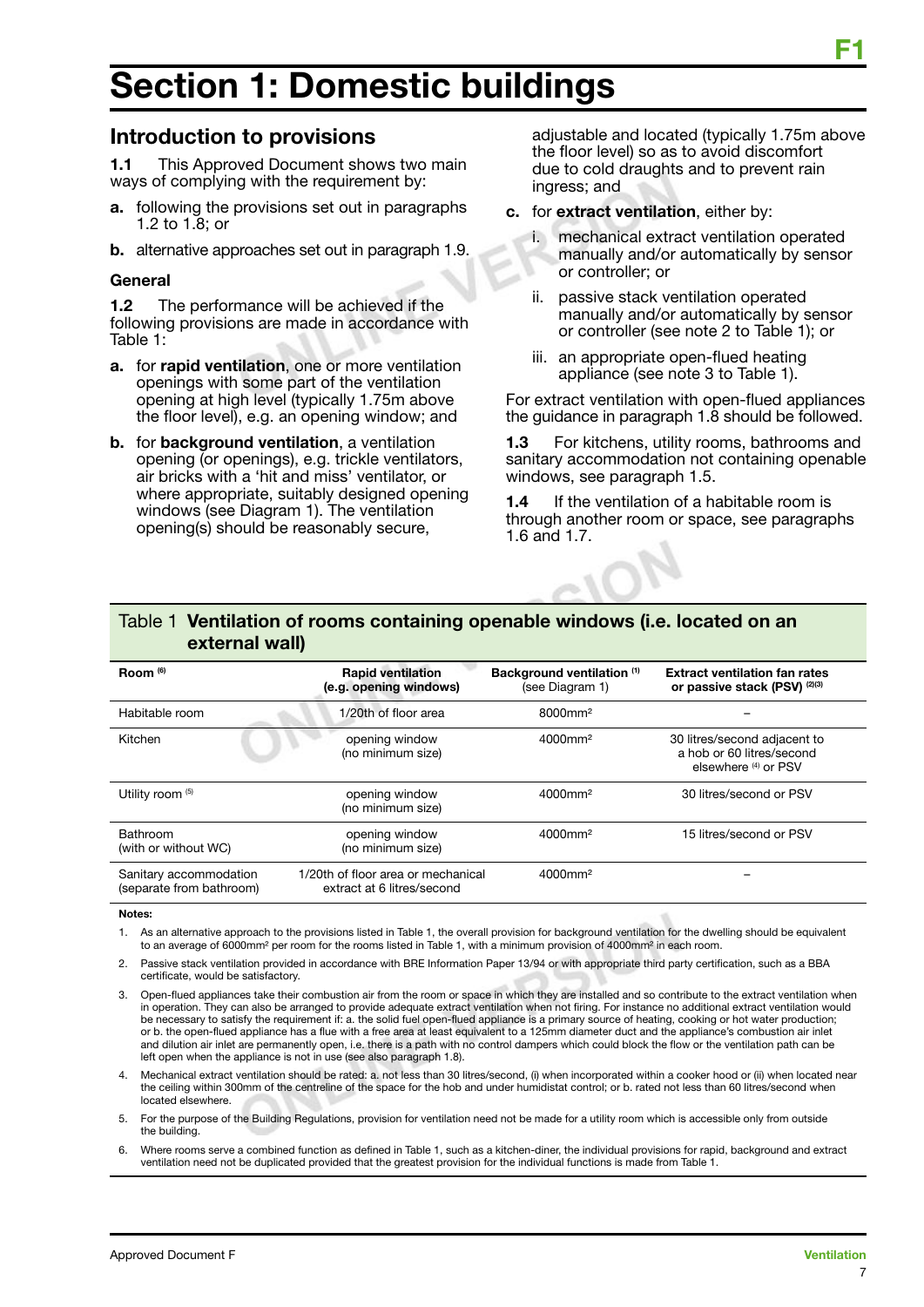#### Diagram 1 **Provisions for background ventilation**

#### See para 1.2b

The following are examples of provisions for background ventilation. In each case, the ventilation opening should be located (typically 1.75mm above floor level) so as to avoid discomfort due to cold draughts.

#### 1. Trickle ventilators





Outside

(c) Above window frames

#### 2. Airbrick with 'hit and miss' ventilator



Notes to examples 1 and 2: To minimise resistance to air flow, the main air passages (not insect screens or baffles, etc.) of an installed ventilation opening (when fully open) should have a smallest dimension of at least 5mm for slots or 8mm for square or circular holes.



be lockable with a removable key or similar device so it is secure in at least two opening positions for background ventilation.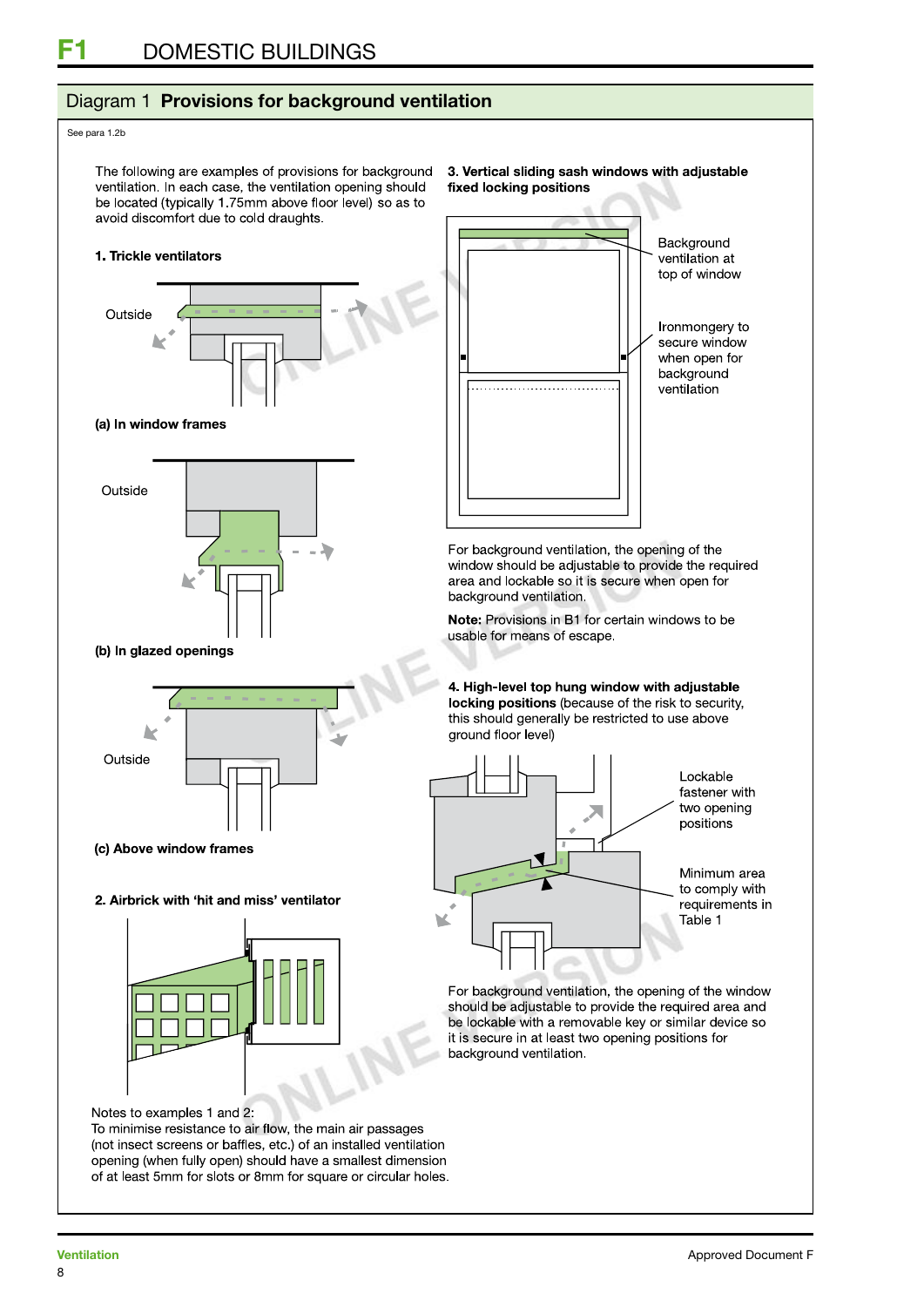# **Ventilation of non-habitable rooms not containing openable windows**

**1.5** In kitchens, utility rooms, bathrooms and sanitary accommodation not containing openable windows (i.e. internal rooms) the requirement will be satisfied if there is:

- a. mechanical extract ventilation rated as in Table 1 and the fan has a 15 minute overrun and is controlled either automatically or manually† ; or
- b. passive stack ventilation as in paragraph 1.2(c)ii; or
- c. an open-flued heating appliance as in paragraph 1.2(c)iii.

For (a) to (c) above, an air inlet should be provided, e.g. a 10mm gap under the door.

† In rooms with no natural light it would be appropriate for the fans to be controlled by the operation of the light switch.

# **Ventilation of habitable rooms through other rooms and spaces**

**1.6** Two habitable rooms may be treated as a single room for ventilation purposes if there is an area of permanent opening between them equal to at least 1/20th of the combined floor areas and provision for the rooms was made from Table 1 for a habitable room of the combined floor area (see Diagram 2).

## Diagram 2 **Two rooms treated as a single room for ventilation purposes**



**1.7** A habitable room ventilated through an adjoining space (see Diagram 3) would satisfy the requirement if:

- a. the adjoining space is a conservatory or similar space; and
- b. there is from the space to outside provision for both:
	- i. **rapid ventilation**, one or more ventilation openings, with a total area of at least 1/20th of the combined floor area of the habitable room and space and with some part of the ventilation opening at high level (typically 1.75m above the floor level); and
	- ii. **background ventilation**, a ventilation opening (or openings) of at least 8,000mm²; and
- c. there are openings (which may be closable) between the habitable room and the space for:
	- i. rapid ventilation equivalent to b(i) above; and
	- ii. background ventilation equivalent to b(ii) above.

## Diagram 3 **A habitable room ventilated through an adjoining space**

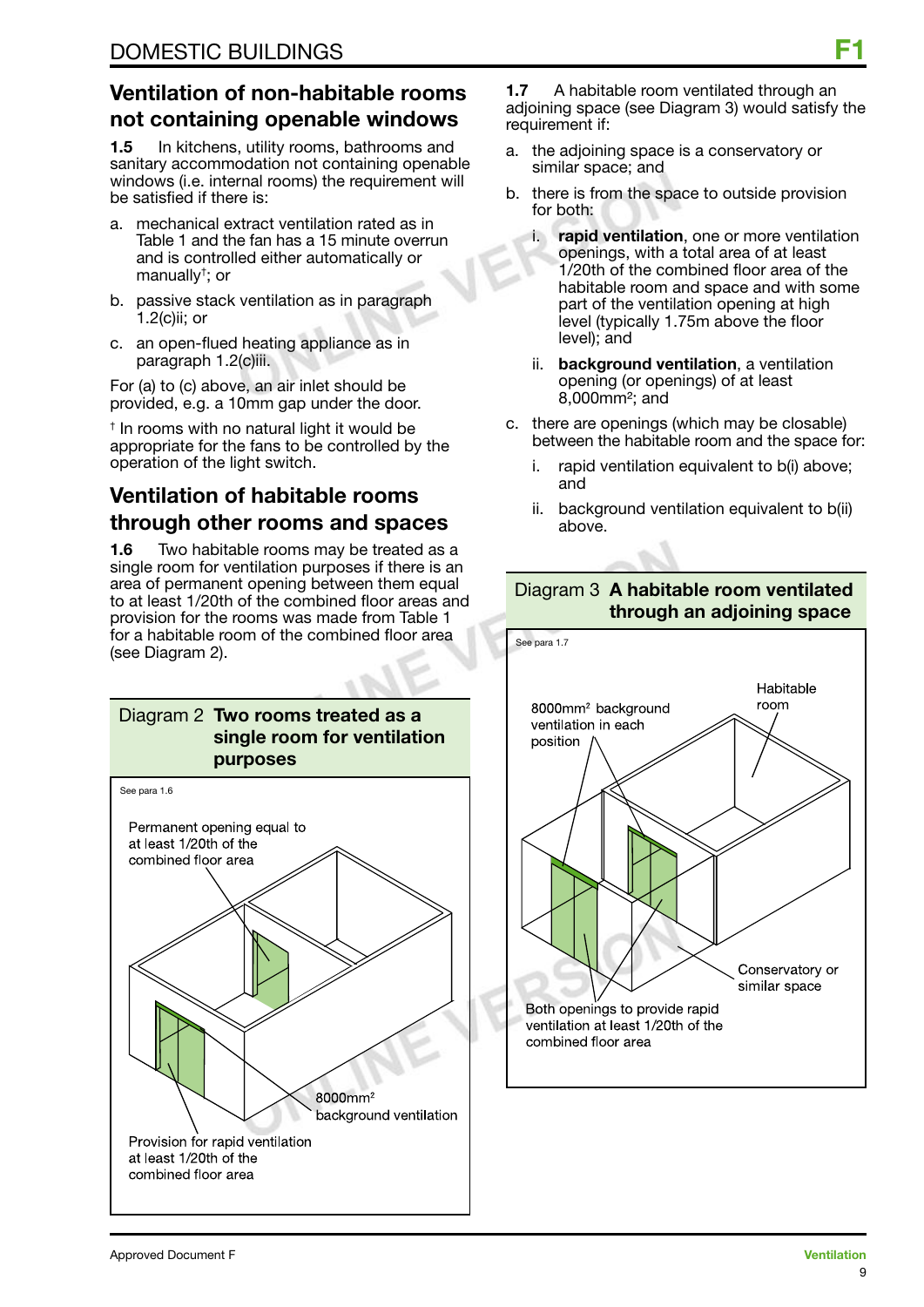# **Interaction of mechanical extract ventilation and open-flued combustion appliances**

**1.8** Mechanical extract ventilation can cause the spillage of flue gases from open-flued combustion appliances in dwellings whether or not the fan(s) or extract air terminals and combustion appliances are located in the same room. Such spillage of flue gases is dangerous and in dwellings where it is proposed to install open-flued appliances and mechanical extract ventilation the appliance needs to be able to operate safely whether or not the fan is running. For example with:

- a. **gas appliances**, where the appliance and the fan are located in the kitchen, the maximum recommended extract rate is 20 litres/second. A spillage test as described in [BS 5440-1:1990,](http://www.theBuildingRegs.com/RefDocs/CIS/Lookup.asp?AccessionNo=71909REG) Clause 4.3.2.3 should be carried out whether or not the appliance and the fan are in the same room. Where a fan causes an appliance in a different room to spill, the extract rate may be reduced to cure the problem. (Further advice is contained in BRE Information Paper [21/92](http://www.theBuildingRegs.com/RefDocs/CIS/Lookup.asp?AccessionNo=70466REG).)
- b. **oil-fired appliances**, installed in compliance with Technical Information Note T1/112, which can be obtained from: Oil Firing Technical Association for the Petroleum Industry (OFTEC), Century House, 100 High Street, Banstead, Surrey SM7 2NN. For further advice contact OFTEC.
- c. **solid fuel appliances**, mechanical extract ventilation should not be provided in the same room. For further advice contact HETAS (Heating Equipment Testing and Approval Scheme), PO Box 37, Bishop's Cleeve, Gloucestershire GL52 4TB.

# **Alternative approaches**

**1.9** As an alternative to paragraphs 1.2 to 1.7 the requirement will be satisfied by following the relevant recommendations of:

- a. [BS 5925:1991](http://www.theBuildingRegs.com/RefDocs/CIS/Lookup.asp?AccessionNo=72037REG) *Code of practice for ventilation principles and designing for natural ventilation*. The relevant clauses are 4.4, 4.5, 4.6.1, 4.6.2, 5.1, 6.1, 6.2, 7.2, 7.3, 12 and 13; or
- b. [BS 5720:1979](http://www.theBuildingRegs.com/RefDocs/CIS/Lookup.asp?AccessionNo=11619REG) *Code of practice for mechanical ventilation and air-conditioning in buildings*. The relevant clauses are 2.3.2.1, 2.3.3.1, 2.5.2.9, 3.1.1.1, 3.1.1.3 and 3.2.6; or
- c. [BS 5250:1989](http://www.theBuildingRegs.com/RefDocs/CIS/Lookup.asp?AccessionNo=14917REG) *Code of practice for the control of condensation in buildings*. The relevant clauses are 6, 7, 8, 9.1, 9.8, 9.9.1 to 9.9.3 and Appendix C; or
- d. [BRE Digest 398](http://www.theBuildingRegs.com/RefDocs/CIS/Lookup.asp?AccessionNo=84453REG) *Continuous mechanical ventilation in dwellings: design, installation and operation*. For the design of either:
	- continuous balanced (supply and extract) mechanical ventilation to be provided throughout the dwelling; or
	- continuous mechanical extract ventilation to be provided in kitchens, utility rooms, bathrooms and sanitary accommodation.

VERSION

VERSION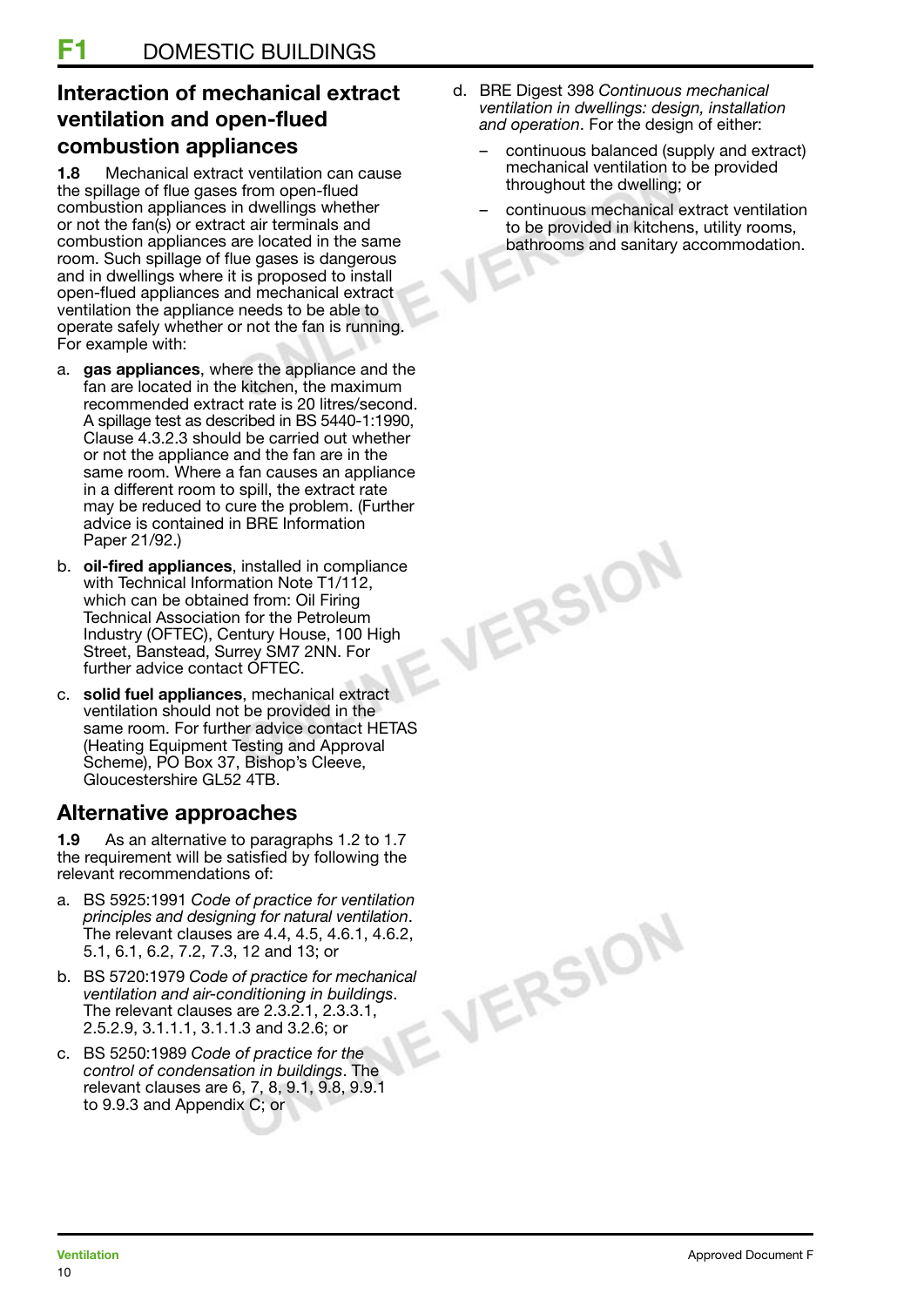# **Section 2: Non-domestic buildings**

### **Introduction to provisions**

**2.1** This Approved Document shows the main ways of complying with the requirement:

- a. by following the provisions set out in paragraphs 2.2 to 2.5 or by following the alternative approaches set out in paragraph 2.6; and where relevant.
- b. for specialist activities by following the provisions set out in paragraph 2.7; and
- c. for car parks by following the provisions set out in paragraph 2.8 or the alternative approach set out in paragraph 2.9;

AND FOR MECHANICAL VENTILATION/AIR-CONDITIONING PLANT

d. by following the provisions set out in paragraphs 2.11 to 2.13 or the alternative approaches set out in paragraph 2.14 for the design of mechanical ventilation/air-conditioning plant and the provisions set out in paragraphs 2.15 and 2.16 for access for maintenance; and

e. where a mechanical ventilation or airconditioning system serving more than 200m² is installed by following the provision in paragraph 2.17.

#### **General**

**2.2** The requirement will be satisfied if the following provisions are made in accordance with Table 2 for:

- a. **rapid ventilation**. One or more ventilation openings with some part of the ventilation opening at high level (typically 1.75m above the floor level), e.g. an opening window; and
- b. **background ventilation**. A ventilation opening (or openings), e.g. trickle ventilators, air bricks with a 'hit and miss' ventilator, suitably designed opening windows (see Diagram 4). The ventilation opening(s) should be adjustable and located (typically 1.75m above floor level) so as to avoid discomfort due to cold draughts and to prevent rain ingress; and
- c. **extract ventilation**. By mechanical extract ventilation operated manually and/or automatically by sensor or controller.

### Table 2 **Ventilation of rooms containing openable windows (i.e. located on an external wall)**

| <b>Room</b>                                           | <b>Rapid ventilation</b><br>(e.g. opening windows)                                                       | <b>Background ventilation</b><br>(see Diagram 4)                                                                                            | Extract ventilation (3)(4)<br>fan rates                                |
|-------------------------------------------------------|----------------------------------------------------------------------------------------------------------|---------------------------------------------------------------------------------------------------------------------------------------------|------------------------------------------------------------------------|
| Occupiable room (1)                                   | 1/20th of floor area                                                                                     | for floor areas:<br>up to $10m^2 - 4000mm^2$ ;<br>qreater than $10m^2$ – at the<br>rate of 400mm <sup>2</sup> /m <sup>2</sup> of floor area |                                                                        |
| Kitchen <sup>(2)</sup><br>(domestic type)             | opening window<br>(no minimum size)                                                                      | $4000$ mm <sup>2</sup>                                                                                                                      | 30 litres/second adjacent to<br>a hob or 60 litres/second<br>elsewhere |
| <b>Bathrooms</b><br>(including shower rooms)          | opening window<br>(no minimum size)                                                                      | 4000mm <sup>2</sup> per<br>bath/shower                                                                                                      | 15 litres/second per<br>bath/shower                                    |
| Sanitary accommodation<br>(and/or washing facilities) | 1/20th of floor area or mechanical<br>ventilation at 6 litres/second per<br>WC or 3 air changes per hour | 4000mm <sup>2</sup><br>per WC                                                                                                               |                                                                        |

**Notes:**

1. For specific rooms designed for heavy smoking, such as rest rooms where smoking is permitted, see paragraph 2.7(e).

**NLIF** 

2. A domestic type kitchen is one where the appliances and usage are of a domestic nature. This provision is not intended to cover commercial kitchens, see paragraph 2.7(f).

3. PSV as described in paragraph 1.2(c)ii can be used as an alternative to a mechanical extract fan for domestic type facilities.

4. Where an open-flued appliance is provided in a building with mechanical extract, the spillage of flue gases could occur. The open-flued appliance needs to be able to operate safely whether or not the fan is running and guidance is provided in paragraph 1.8 and Approved Document J.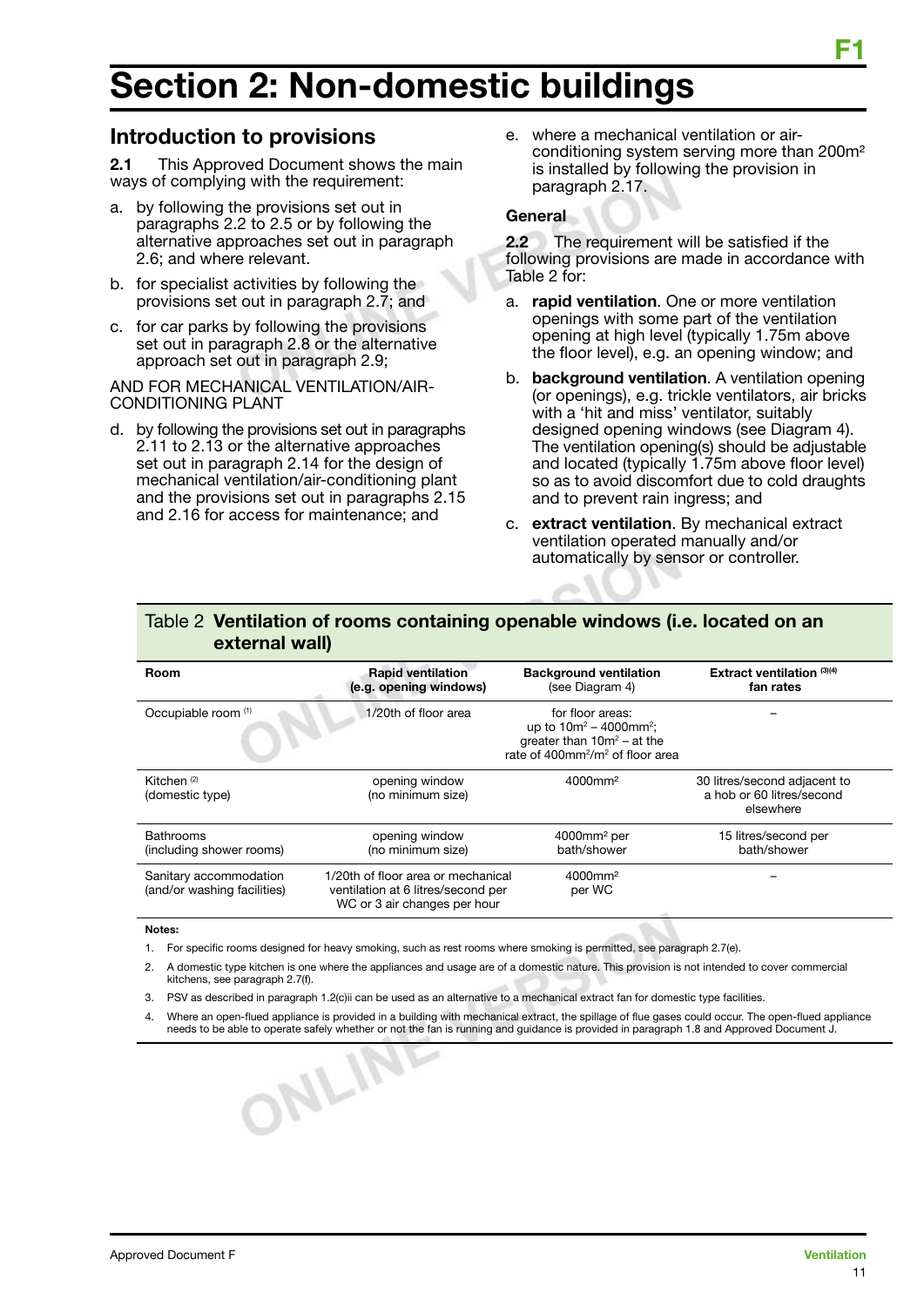# **Mechanical ventilation of rooms**

- **2.3** The requirement will be satisfied for:
- a. occupiable rooms, where mechanical ventilation is provided at the rate of not less than 8 litres/second of fresh air per occupant. This assumes that the provision is for no smoking; an appropriate provision for rooms designed for light smoking would be a fresh air supply of 16 litres/second per occupant. For specific rooms designed for heavy smoking, such as rest rooms where smoking is permitted, see paragraph 2.7(e).
- b. kitchens, bathrooms and sanitary accommodation without windows (e.g. internal rooms), where provision is made for mechanical extract ventilation rated as in Table 2 and the fan has 15 minutes' overrun and is controlled either automatically or manually. For such rooms, it would be appropriate for the operation of the fans to be controlled by the light switch, or occupant detecting sensor. An air inlet to the room should be provided, e.g. a 10mm gap under the door.

**2.4** For the design and commissioning of mechanical ventilation and air-conditioning plant, see paragraphs 2.11 to 2.17.

## **Ventilation of common spaces in non-domestic buildings**

**2.5** These provisions only apply to common spaces where large numbers of people are expected to gather, such as shopping malls and foyers. They do not apply to common spaces used solely or principally for circulation.

The requirement will be satisfied if there is provision to spaces where large numbers of people are expected to gather for either:

- natural ventilation by appropriately located ventilation opening(s) with a total area of at least 1/50th of the floor area of the common space; or
- b. mechanical ventilation designed to provide a supply of fresh air of one litre/second per m<sup>2</sup> of floor area.

# **Alternative approaches**

**2.6** As an alternative to paragraphs 2.2 and 2.5 the requirement will be satisfied:

- **a.** by following the relevant recommendations of [BS 5925:1991](http://www.theBuildingRegs.com/RefDocs/CIS/Lookup.asp?AccessionNo=72037REG) *Code of practice for ventilation principles and designing for natural ventilation*. The relevant clauses are 5.1, 5.2, 6.1, 6.2, 7.3, 12 and 13; or
- **b.** by following the relevant recommendations of [CIBSE Guide A](http://www.theBuildingRegs.com/RefDocs/CIS/Lookup.asp?AccessionNo=71493REG): *Design data* and [CIBSE](http://www.theBuildingRegs.com/RefDocs/CIS/Lookup.asp?AccessionNo=248131REG)  [Guide B:](http://www.theBuildingRegs.com/RefDocs/CIS/Lookup.asp?AccessionNo=248131REG) *Installation and equipment data*. The relevant sections are A4 *Air infiltration and natural ventilation*, B2 *Ventilation and air-conditioning (requirements)*.

#### Diagram 4 **Provisions for background ventilation**

See para 2.2b

The following are examples of provisions for background ventilation. In each case, the ventilation opening should be located (typically 1.75mm above floor level) so as to avoid discomfort due to cold draughts.

#### **1. Trickle ventilators**





Notes to examples 1 and 2:

To minimise resistance to air flow, the main air passages (not insect screens or baffles, etc.) of an installed opening (when fully open) should have a smallest dimension of at least 5mm for slots or 8 mm for square or circular holes.

#### **3. Vertical sliding sash or top-hung windows**

For background ventilation, the opening of the window should be adjustable to provide the required area shown in Table 2.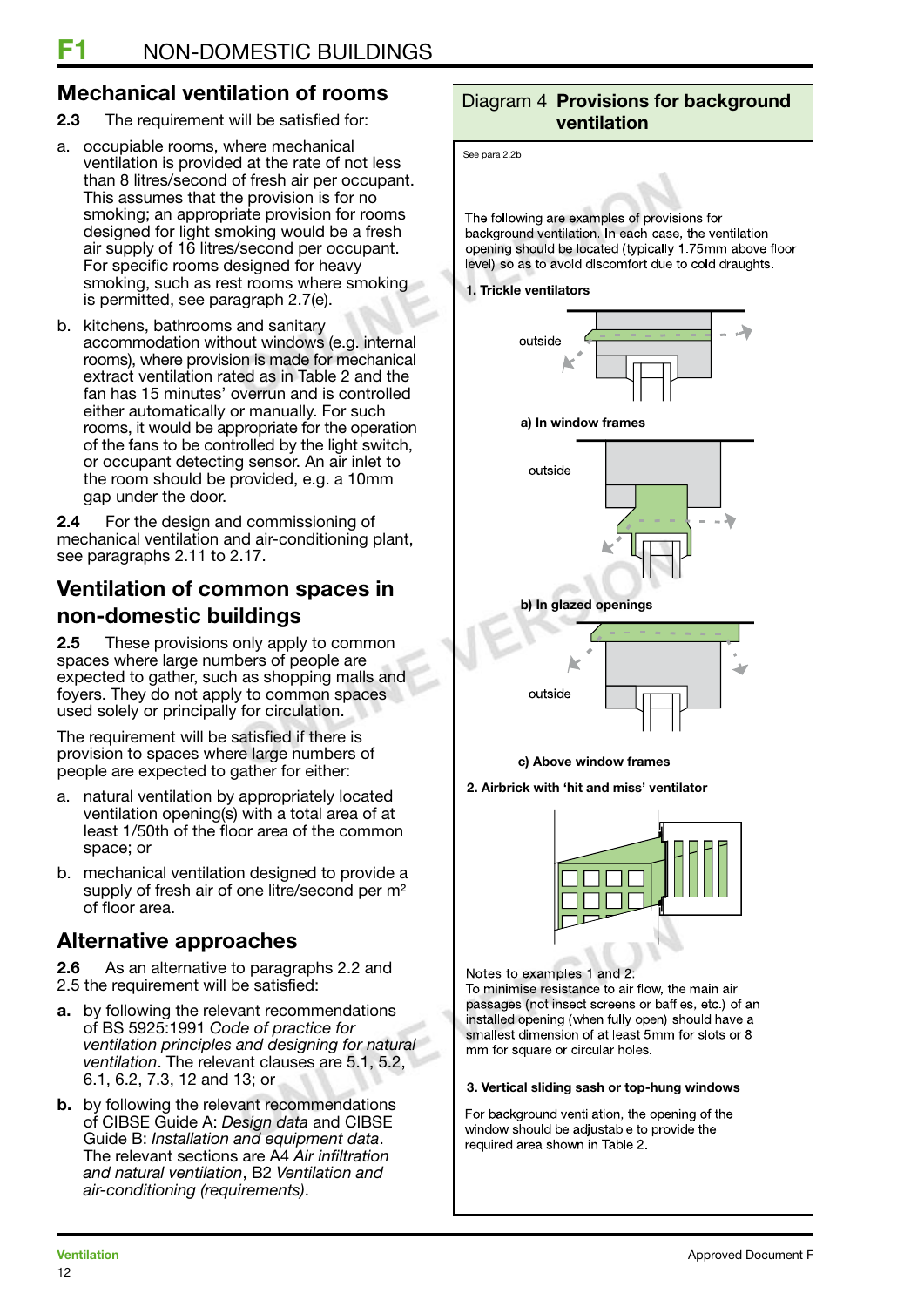# **Ventilation of specialist activities**

**2.7** The requirement will be satisfied by following the appropriate design guidance for each of the specialist activities, such as:

- a. **School or other educational establishment**. Ventilation provisions can be made either in accordance with the guidance in [DFEE](http://www.theBuildingRegs.com/RefDocs/CIS/Lookup.asp?AccessionNo=264369REG)  [Building Bulletin 87](http://www.theBuildingRegs.com/RefDocs/CIS/Lookup.asp?AccessionNo=264369REG), or in accordance with Table 2, with the exception of sanitary accommodation where six air changes per hour are desirable. In spaces where noxious fumes may be generated additional provision for ventilation should be made and may require the use of fume cupboards designed in accordance with [DFE Design Note 29.](http://www.theBuildingRegs.com/RefDocs/CIS/Lookup.asp?AccessionNo=85964REG)
- b. **Workplaces**. Aspects relating to specific workplaces and work processes, following the recommendations given in [HSE Guidance](http://www.theBuildingRegs.com/RefDocs/CIS/Lookup.asp?AccessionNo=261846REG)  [Note EH22](http://www.theBuildingRegs.com/RefDocs/CIS/Lookup.asp?AccessionNo=261846REG) *Ventilation of the workplace*.
- c. **Hospitals**. The ventilation needed for various types of accommodation will be different depending on the functional use of the space; these values will also vary throughout the year. The requirements are contained in the DHSS *Activity Data Base* with general guidance and provision given in Department of Health Building Notes appropriate to each specific departmental area (e.g. HBN 4 *Adult Acute Wards*, HBN 21 *Maternity Departments* and HBN 46 *General Medical Practice Premises*).
- d. **Building services plant rooms**. Provision for emergency ventilation to control dispersal of contaminating gas releases (e.g. refrigerant leak) given in paragraphs 25 to 27 of [HSE](http://www.theBuildingRegs.com/RefDocs/CIS/Lookup.asp?AccessionNo=261846REG)  [Guidance Note EH22](http://www.theBuildingRegs.com/RefDocs/CIS/Lookup.asp?AccessionNo=261846REG) *Ventilation of the workplace*. Other guidance in [BS 4434:1989](http://www.theBuildingRegs.com/RefDocs/CIS/Lookup.asp?AccessionNo=246803REG). *Specification for safety aspects in the design, construction and installation of refrigeration appliances and systems*.
- e. **Rest rooms where smoking is permitted**. The [Workplace Regulations](http://www.theBuildingRegs.com/RefDocs/CIS/Lookup.asp?AccessionNo=70459REG) require that 'Rest rooms and rest areas shall include suitable arrangements to protect non-smokers from discomfort caused by tobacco smoke'. The following guidance would satisfy this requirement:
	- i. **natural ventilation**. Provision should be made for both:
		- an air supply in accordance with Table 2 for an occupiable room; and
		- the removal of tobacco smoke particles through local extract ventilation.
	- ii. **mechanical ventilation**. The design of the ventilation system should prevent the recirculation of air contaminated with tobacco smoke. This could be achieved by extracting the smoke-laden air to outside at a rate of at least 16 litres/ second per person.
- f. **Commercial kitchens**. Guidance on ventilation provision is given in [CIBSE Guide B,](http://www.theBuildingRegs.com/RefDocs/CIS/Lookup.asp?AccessionNo=248131REG) Tables B2.3 and B2.11.

# **Ventilation of car parks**

**2.8** The requirement will be satisfied for car parks below ground level, enclosed type car parks and multi-storey car parks if there is:

- a. **Naturally ventilated car parks**. The provision of well distributed permanent natural ventilation, e.g. openings at each car parking level with an aggregate area equal to at least 1/20th of the floor area at that level, of which at least half should be in two opposing walls.
- b. **Mechanically ventilated car parks**, either:
	- i. the provision of both permanent natural ventilation openings of not less than 1/40th of the floor area and a mechanical ventilation system capable of at least three air changes per hour; or
	- ii. for basement car parks, the provision of a mechanical ventilation system capable of at least six air changes per hour; and
	- iii. for exists and ramps, where cars queue inside the building with engines running, provision should be made to ensure a *local* ventilation rate of at least ten air changes per hour.

# **Alternative approach**

**2.9** As an alternative to paragraph 2.8, the requirement will be satisfied if the mean predicted pollutant levels are calculated and the ventilation designed to limit the concentration of carbon monoxide to not more than 50 parts per million averaged over an eight hour period and peak concentrations, such as by ramps and exits, not to go above 100 parts per million for periods not exceeding 15 minutes.

**2.10 Further guidance** can be found in *Code of practice for ground floor, multi-storey and underground car parks* published by the Association for Petroleum and Explosives Administration and in [CIBSE Guide B](http://www.theBuildingRegs.com/RefDocs/CIS/Lookup.asp?AccessionNo=248131REG), Section B2-6 and Table B2-7.

## **Design of mechanical ventilation/ air-conditioning plant**

**2.11** The requirement will be satisfied if provision is made to protect the fresh air supplies from contaminants injurious to health. Air inlets for ventilation systems should not be sited where they may draw in excessively contaminated air (for example close to a flue, an exhaust ventilation system outlet, an evaporative cooling tower, or an area in which vehicles manoeuvre).

**2.12** Guidance on design measures to avoid legionella contamination, including design features not related to the ventilation of the building, is covered in HSE's *The control of legionellosis including legionnaires' disease*. The relevant paragraphs are 71 to 89.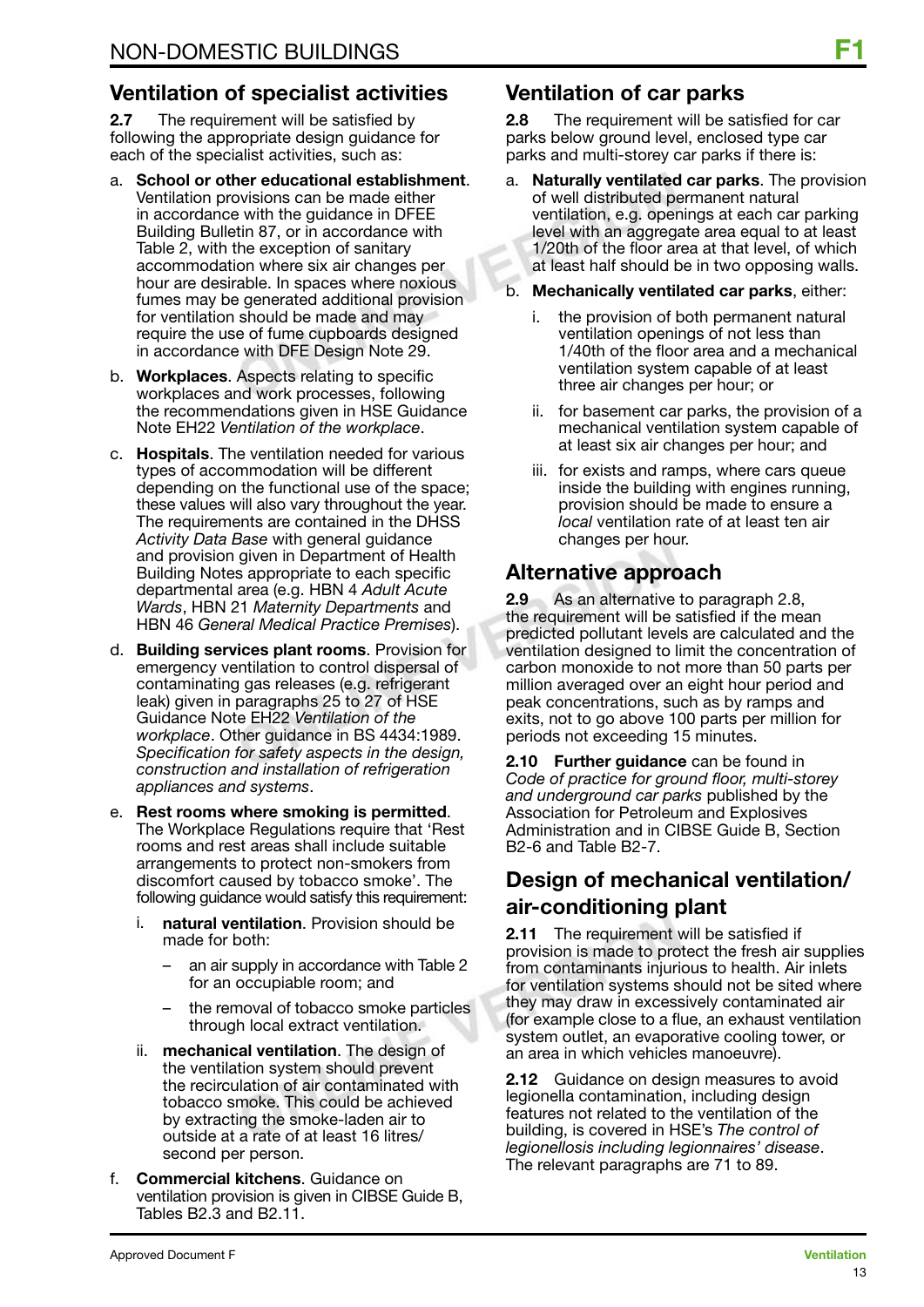# **F1** NON-DOMESTIC BUILDINGS

**2.13** Guidance on recirculated air in airconditioning and mechanical ventilation systems is given in HSE's Workplace (Health, Safety and Welfare) Regulations 1992 *[Approved Code of](http://www.theBuildingRegs.com/RefDocs/CIS/Lookup.asp?AccessionNo=70459REG)  [Practice and Guidance](http://www.theBuildingRegs.com/RefDocs/CIS/Lookup.asp?AccessionNo=70459REG)* L24; the relevant paragraph is 32.

# **Alternative approaches**

**2.14** As an alternative to paragraphs 2.11 to 2.13 the requirement will be satisfied:

- a. by following the relevant recommendations of [BS 5720:1979](http://www.theBuildingRegs.com/RefDocs/CIS/Lookup.asp?AccessionNo=11619REG) *Code of practice for mechanical ventilation and air-conditioning in buildings*. The relevant clauses are 2.3.2, 2.3.3, 2.4.2, 2.4.3, 2.5, 3.2.6, 3.2.8 and 5.5.6; or
- b. by following the relevant recommendations of [CIBSE Guide B](http://www.theBuildingRegs.com/RefDocs/CIS/Lookup.asp?AccessionNo=248131REG) *Installation and equipment data*. The relevant sections are B2 *Ventilation and air-conditioning (requirements)* and B3 *Ventilation and air-conditioning (systems, equipment and control)*.

## **Access for maintenance**

- **2.15** Reasonable provision would be to include:
- a. access for the purpose of replacing filters; and
- b. provision of access points for cleaning duct work.

**2.16** In a central plant room adequate space should be provided as necessary for the maintenance of the plant. Where no special provision is required, the requirement could be satisfied if 600mm space is provided where access is required between plants and 1100mm where space for routine cleaning is required (see Diagram 5). These figures are the minimum necessary and additional space may be needed for access doors. Further guidance for more complex situations can be found in BSRIA [Technical Note 10/92:](http://www.theBuildingRegs.com/RefDocs/CIS/Lookup.asp?AccessionNo=261843REG) *Space allowances for building services distribution systems*, Section A5 and D2.

# **Commissioning**

**2.17** Where mechanical ventilation and airconditioning systems are installed to serve floor areas in excess of 200m² and the relevant provisions in paragraphs 2.3 to 2.16 have been undertaken, the requirement will be satisfied if the building control body is provided with confirmation that the mechanical ventilation systems have been commissioned and tested to demonstrate that they are operating effectively for the purpose of ventilation. A way of demonstrating compliance with the requirements would be to present test reports and commissioning certificates which certify that commissioning and testing have been carried out in accordance with the CIBSE commissioning codes and that the systems perform in accordance with the specification.

### Diagram 5 **Space for access**



VERSION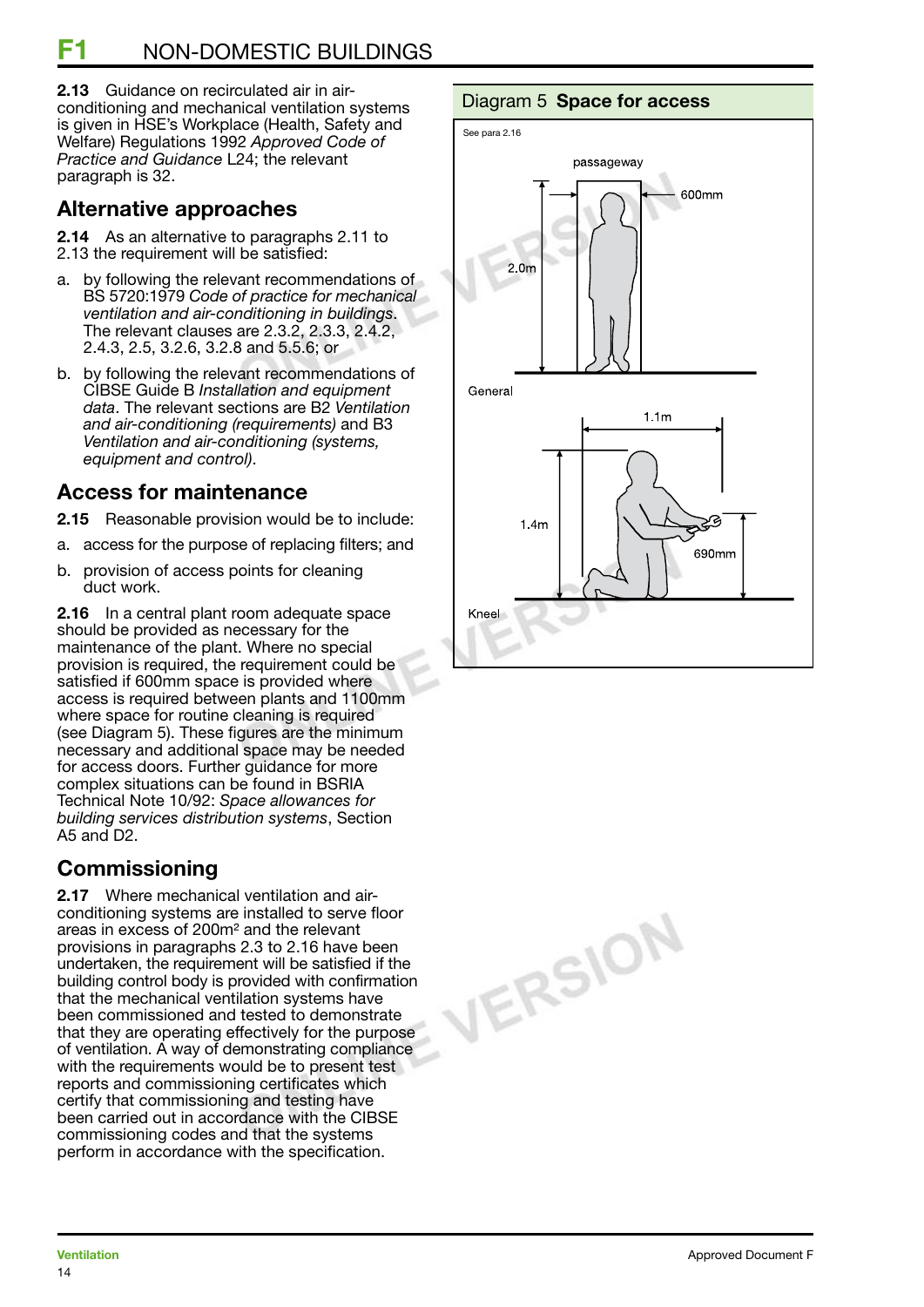# **The Requirement**

This Approved Document deals with the following Requirement from Part F of Schedule 1 to the Building Regulations 2000.

*Requirement Limits**on**application* **<b>***Limits on application Limits on application* 

#### **Condensation in Roofs**

**F2.** Adequate provision shall be made to prevent excessive condensation:

(a) in a roof; or

(b) in a roof void above an insulated ceiling.

# **Guidance**

### **Performance**

In the Secretary of State's view, the requirement of F2 will be met if condensation in a roof and in the spaces above insulated ceilings is limited so that, under normal conditions:

- a. the thermal performance of the insulating materials and
- b. the structural performance of the roof construction

will not be substantially and permanently reduced.

#### **Introduction to provisions**

**0.1** The requirement will be met by the ventilation of cold deck roofs, i.e. those roofs where the moisture from the building can permeate the insulation, as in Sections 1 and 2 below.

**0.2** It is not necessary to ventilate warm deck roofs or inverted roofs, i.e. those roofs where the moisture from the building cannot permeate the insulation.

**0.3** For the purposes of health and safety it may not always be necessary to provide ventilation to small roofs such as those over porches and bay windows.

**0.4** Guidance is given on meeting the requirements for pitched roofs in Section 1 below. However, if the ceiling of a room follows the pitch of the roof, ventilation should be provided as if it were a flat roof.

**0.5** Guidance is given on meeting the requirements for flat roofs in Section 2 below.

**0.6** Although a part of a roof which has a pitch of 70º or more is to be insulated as though it were a wall, the provisions in this document apply to roofs of any pitch.

**0.7** Ventilation openings may be continuous or distributed along the full length and may be fitted with a screen, fascia, baffle, etc.

**0.8** Further detailed guidance is given in the [BRE Report BR 262](http://www.theBuildingRegs.com/RefDocs/CIS/Lookup.asp?AccessionNo=200649REG). *Thermal insulation: avoiding risks*, 1994 edition.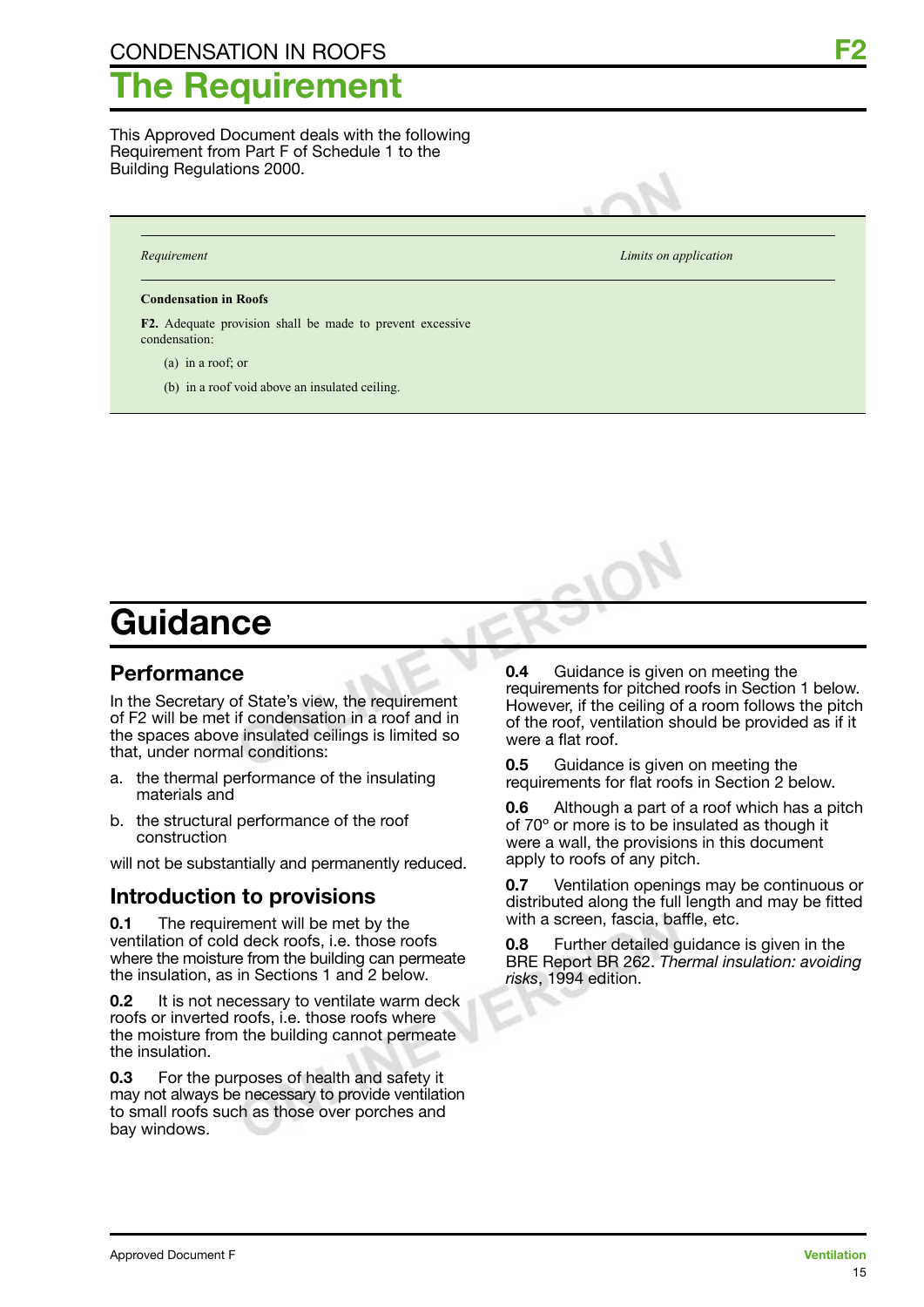# **Section 1: Roofs with a pitch of 15º or more (pitched roofs) F2**

# **Introduction**

**1.1** If the ceiling follows the pitch of the roof. see Section 2.

**1.2** Pitched roof spaces should have ventilation openings at eaves level to promote cross ventilation. These openings should have an area on opposite sides at least equal to continuous ventilation running the full length of the eaves and 10mm wide (see Diagram 6(a)).

**1.3** Purpose-made components are available to ensure that quilt and loose fill insulation will not obstruct the flow of air where the insulation and the roof meet.

**1.4** A pitched roof which has a single slope and abuts a wall should have ventilation openings at eaves level and at high level. The ventilation at high level may be arranged at the junction of the roof and the wall or through the roof covering. If it is through the roof covering it should be placed as high as practicable. The area at high level should be at least equal to continuous ventilation running the full length of the junction and 5mm wide (see Diagram 6(b)).

# **Alternative approach**

**1.5** The requirement can also be met by following the relevant recommendations of [BS 5250:1989](http://www.theBuildingRegs.com/RefDocs/CIS/Lookup.asp?AccessionNo=14917REG) *Code of practice for the control of condensation in buildings*. The relevant clauses are 9.1, 9.2 and 9.4.



ONLINE VERSION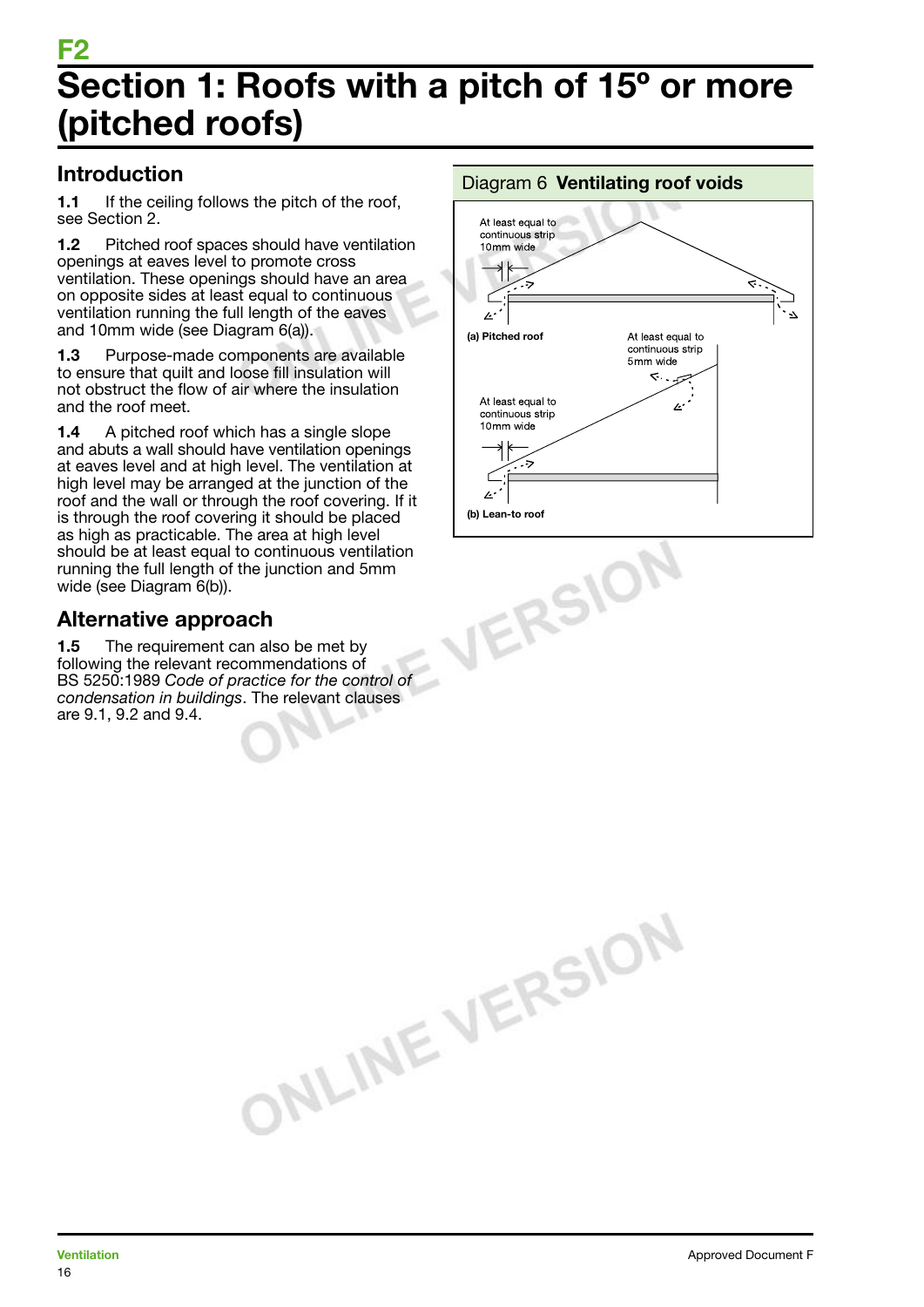# **Section 2: Roofs with a pitch less than 15º and those where the ceiling follows the pitch of the roof**

**2.1** These provisions also apply to roofs with a pitch of 15º or more if the ceiling follows the pitch of the roof.

**2.2** Roof spaces should have ventilation openings in two opposite sides to promote cross ventilation. These openings should have an area at least equal to continuous ventilation running the full length of the eaves and 25mm wide (see Diagram 7(a)).

**2.3** Roofs with a span exceeding 10m or other than a simple rectangle in plan may require more ventilation, totalling 0.6% of the roof area.

**2.4** The void should have a free air space of at least 50mm between the roof deck and the insulation. Where joists run at right angles to the flow of air a suitable air space may be formed by using counter-battens.

**2.5** Pitched roofs where the insulation follows the pitch of the roof also need ventilation at the ridge at least equal to continuous ventilation running the length of the ridge and 5mm wide (see Diagram 7 (b)).

**F2**

**2.6** Where the edges of the roof abut a wall or other obstruction in such a way that free air paths cannot be formed to promote cross ventilation or the movement of air outside any ventilation openings would be restricted, an alternative form of roof construction should be adopted (see paragraph 0.2 in F2).

**2.7** Vapour checks<sup>†</sup> can reduce the amount of moisture reaching a void but they cannot be relied on as an alternative to ventilation. A complete barrier to moisture is needed for this.

# **Alternative approach**

**2.8** The requirement can also be met by following the relevant recommendations of [BS](http://www.theBuildingRegs.com/RefDocs/CIS/Lookup.asp?AccessionNo=14917REG)  [5250:1989](http://www.theBuildingRegs.com/RefDocs/CIS/Lookup.asp?AccessionNo=14917REG) *Code of practice for the control of condensation in buildings*. The relevant clauses are 9.1, 9.2 and 9.4.

† BS 5250 uses the term vapour control layer instead of vapour check.

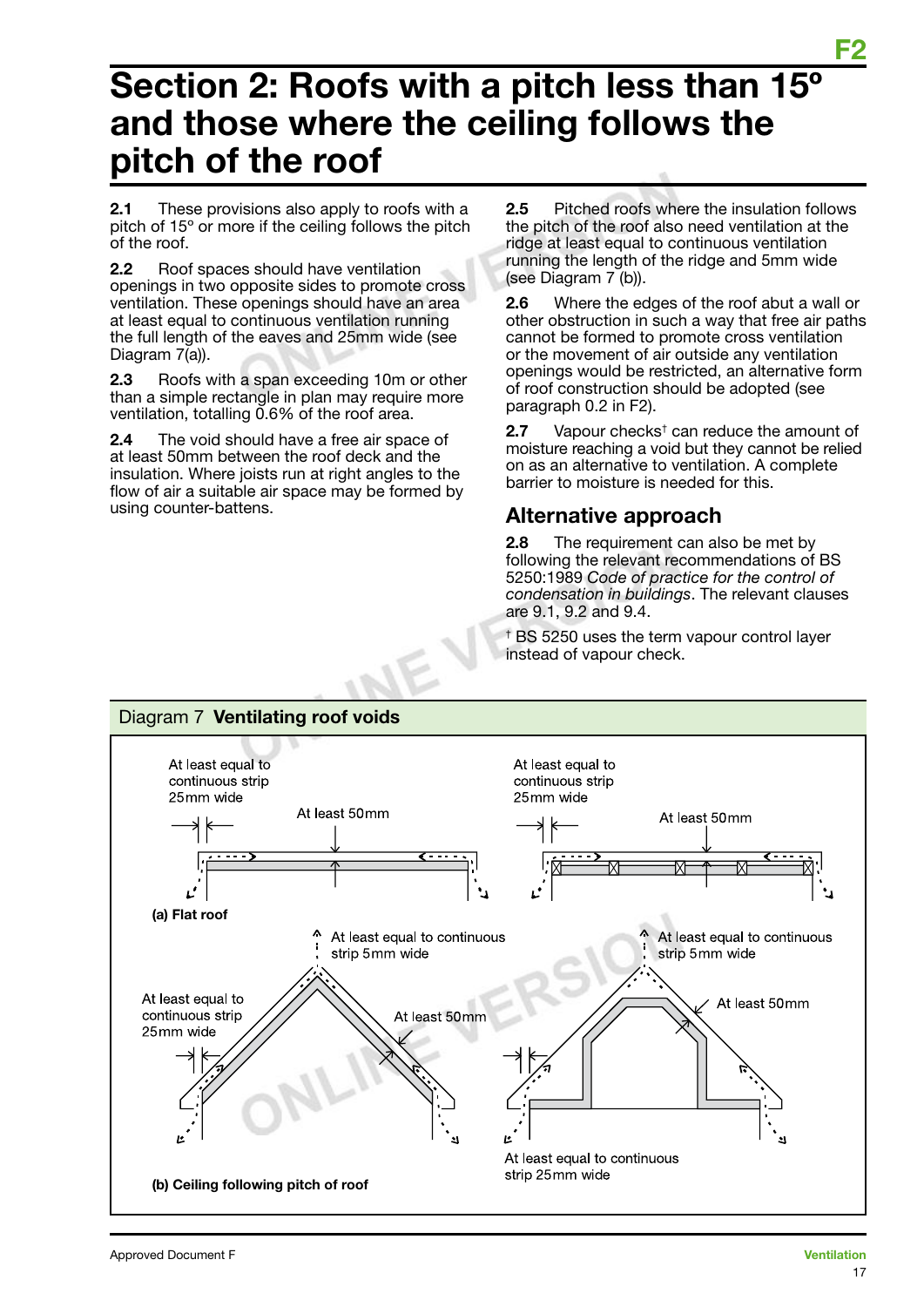# **Standards referred to F**

# **F1 and F2**

#### **BS 4434:1989**

Specification for safety aspects in the design, construction and installation of refrigerating appliances and systems.

(Withdrawn and superseded by BS 4434:1995. Withdrawn and superseded by BS EN 378-1:2000, BS EN 378-2: 2000, BS EN 378-3:2000, BS EN 378-4:2000 Refrigerating systems and heat pumps.)

#### **BS 5250:1989**

Code of practice for the control of condensation in buildings.

(Withdrawn and superseded by BS 5250:2002 Code of practice for control of condensation in buildings.)

#### **BS 5440-1:1990**

Installation of flues and ventilation for gas appliances of rated input not exceeding 60kW (1st, 2nd and 3rd family gases). Specifications for installation of flues. AMD 8819 1995. (Withdrawn and superseded by BS 5440-1:2000 Installation and maintenance of flues and ventilation for gas appliances of rated input not exceeding 70kW net (1st, 2nd and 3rd family gases). Specification for installation and maintenance of flues. AMD 13983 2002, AMD 15981 2005.)

#### **BS 5720:1979**

Code of practice for mechanical ventilation and air-conditioning in buildings. (Withdrawn.)

#### **BS 5925:1991**

Code of practice for ventilation principles and designing for natural ventilation. AMD 8930 1995.

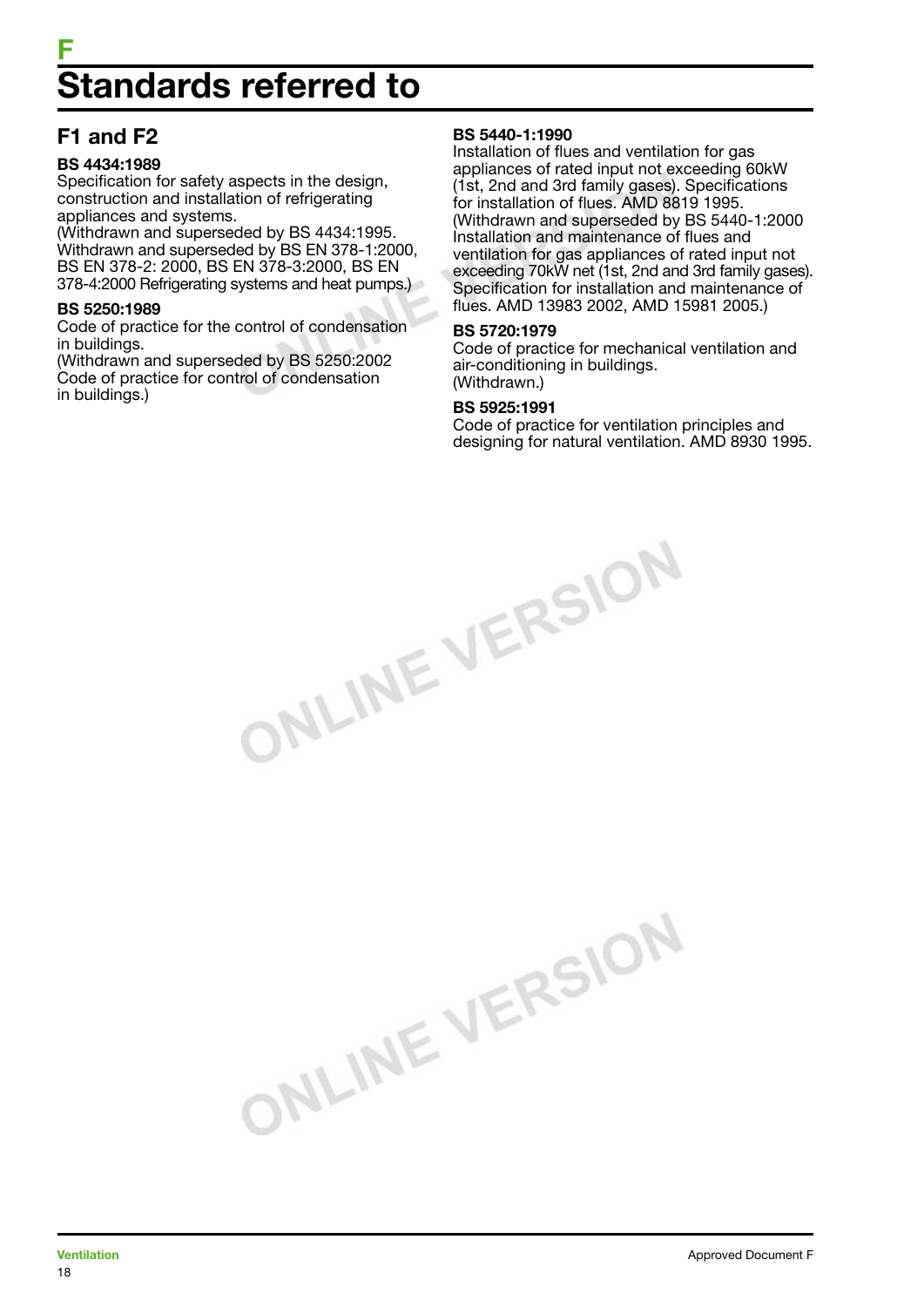# **Other publications referred to**

# **Building Research Establishment (BRE)**

Digest 398 *Continuous mechanical ventilation in dwellings: design, installation and operation*, 1994.

Information Paper IP 21/92 *Spillage of flue gases from open-flued combustion appliances 1992*. ISBN 0 85125 635 X

Information Paper IP 13/94 *Passive stack ventilation systems: design and installation*, 1994.

Report BR 262 *Thermal insulation: avoiding risks, 1994, 2nd edition*. ISBN 0 85125 632 5

# **Health and Safety Executive (HSE)**

EH22 *Ventilation of the workplace*, 1988. ISBN 0 11885 403 8 (Superseded by HSG 202 *General ventilation in the workplace Guidance for employers*, 2000. ISBN 0 71761 793 9)

HSG 70 *Control of legionellosis including Legionnaires' disease*, 1993. ISBN 0 11882 150 4 (Superseded by *Legionnaires' disease: the control of legionella bacteria in water systems*. Approved code of practice and guidance, 2000. ISBN 0 71761 772 6)

L24 Workplace (health, safety and welfare) regulations 1992. *Approved code of practice and guidance*, 1992. ISBN 0118863339 (Superseded by L24 Workplace health, safety and welfare regulations 1992, 2001. ISBN 0 71760 413 6)

ONLINE VERSION

## **Documents from other sources**

Association for Petroleum and Explosives Administration (APEA) *Code of practice for ground floor, multi-storey and underground car parks*, 1991.

Building Services Research and Information Association (BSRIA) Technical Note TN 10/92 *Space allowances for building services distribution systems – detailed design stage*, 1992. ISBN 0 86226 350 7

The Chartered Institution of Building Services Engineers (CIBSE) *Guide A: Design data*, CIBSE 1988. ISBN 0 90095 329 2 (Superseded by *Guide A Environmental design*, 1999. ISBN 0 90095 396 9)

The Chartered Institution of Building Services Engineers (CIBSE) *Guide B: Installation and equipment data*, 1988. ISBN 0 90095 330 6 (Some sections have been withdrawn and others superseded by Guides B1, B2, B4, D, E and G)

Department for Education Design Note 29 *Fume cupboards*, 1982.

(Superseded by DfEE Building Bulletin 88 *Fume cupboards in schools*, 1998. ISBN 0 11271 027 1)

Department for Education and Employment (DfEE) Building Bulletin 87 Guidelines for environmental design in schools, 1997. ISBN 0 11271 013 1 (Superseded by the 2nd edition 2003.)

OFTEC Technical Note TN/112 The Building Regulations 1991 for England and Wales, Approved Document F1, Means of ventilation – oil fired appliances and extract fans. (Superseded by *Technical Information Note T1/112 Technical advice on oil fired appliances and extract fans*, 2005. Available to download from www.oftec.co.uk)

**F**